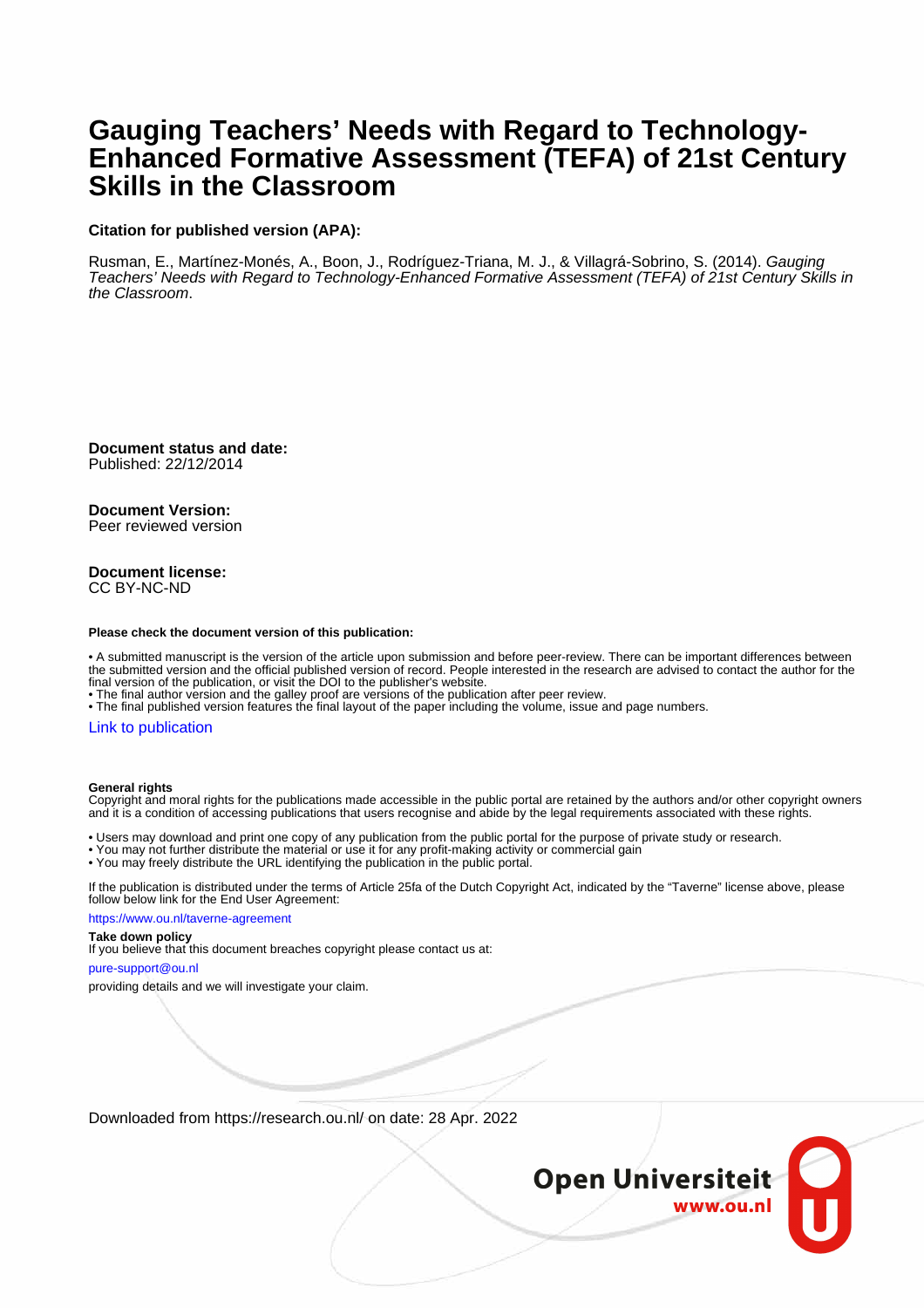

e-Assessment for learning

## **Gauging Teachers' Needs with Regard to Technology‐Enhanced Formative Assessment (TEFA) of 21st Century Skills in the Classroom**

Ellen Rusman, Alejandra Martínez‐Monés, Jo Boon, María Jesús Rodríguez‐Triana, Sara Villabrá‐Sobrino

Open Universiteit

ង្ស

EUROTraining

CAA 2014, Zeist, The Netherlands,  $1^{\text{st}}$  of July 2014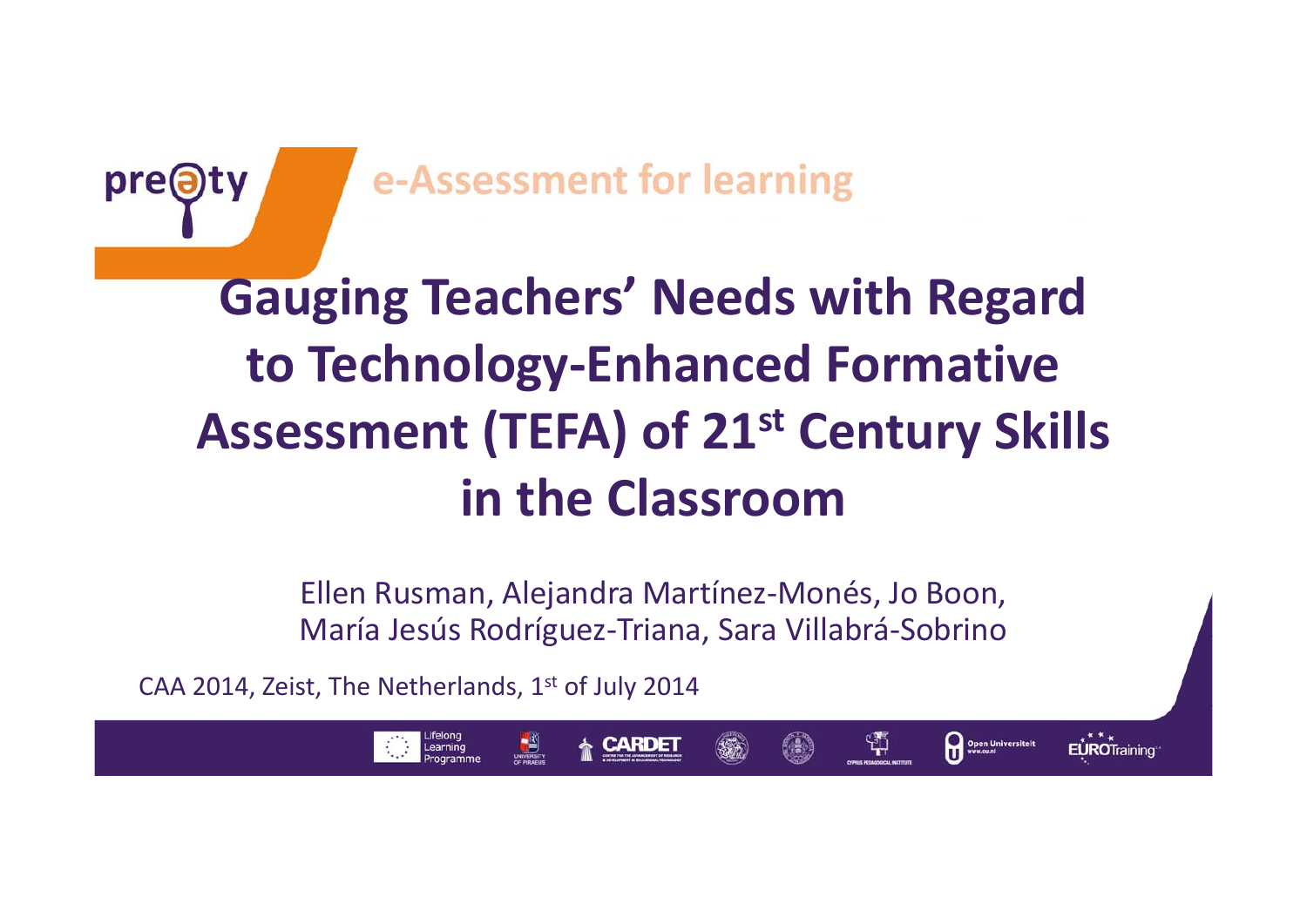

- Background of 21<sup>st</sup> century skills and TEFA
- Barriers and conditions for implementation in schools:

Open Universiteit

EUROTraining

쒂.

- Case from the Netherlands
- Case from Spain
- Conclusions and further work

Lifelong<br>Learning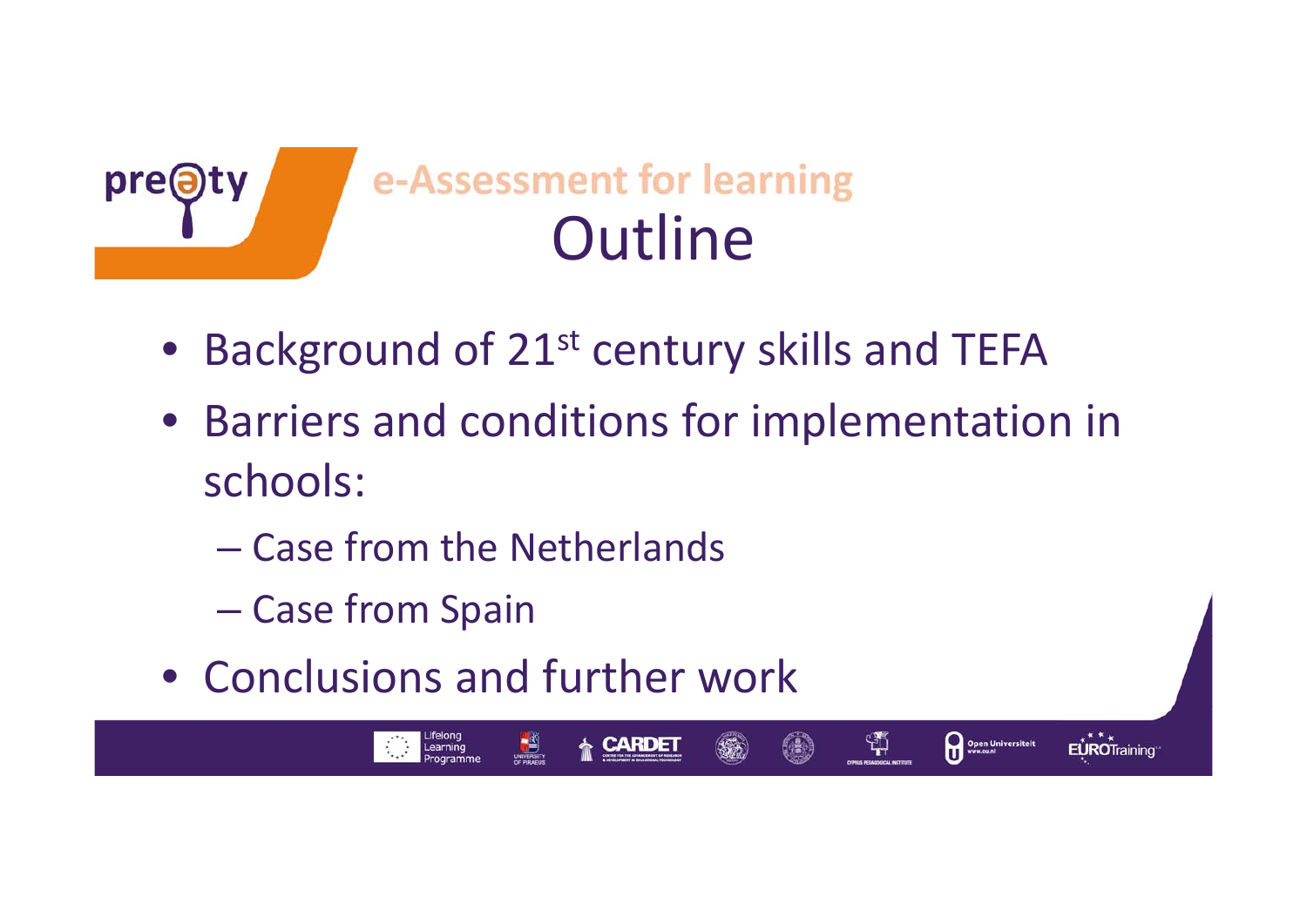



pre@ty



https://interlocutorstheology.files.wordpress.com/2014/06/global-cfos.jpg https://interlocutorstheology.files.wordpress.com/2014/06/global‐cfos.jpg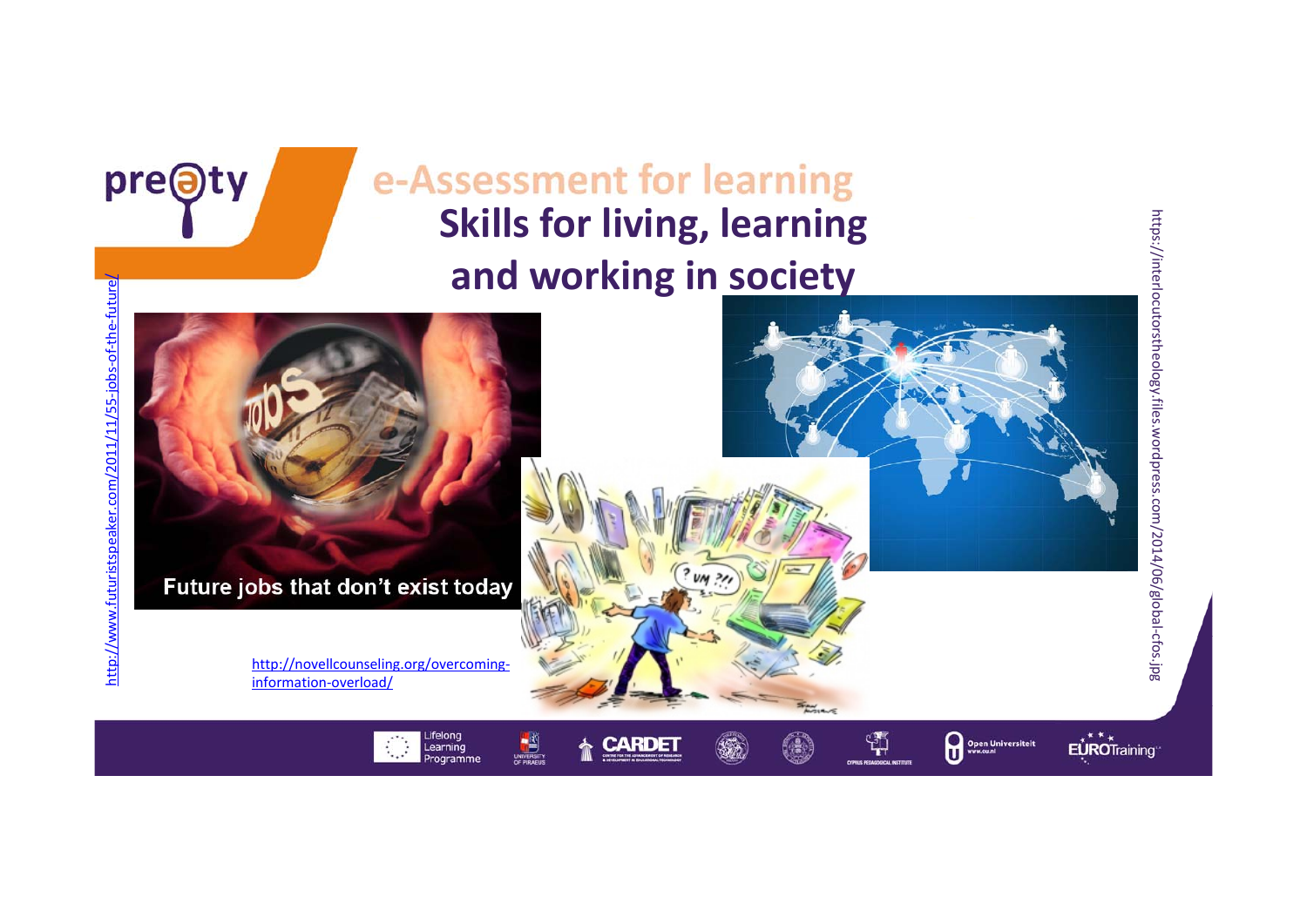### **e-Assessment for learning**

**Young and experienced in‐service teachers**

## Different 21st Century skill frameworks

*(Voogt and Pareja Roblin, 2010, p. 18)*

pre@

**Tools**

| <b>Mentioned in all frameworks</b>            | <b>Mentioned in most frameworks</b><br>(i.e., P21, EnGauge, ATCS and<br>NETS/ISTE) | <b>Mentioned in a few frameworks</b>                                                                               | <b>Mentioned only in one framework</b>             |
|-----------------------------------------------|------------------------------------------------------------------------------------|--------------------------------------------------------------------------------------------------------------------|----------------------------------------------------|
| - Collaboration                               | Creativity<br>۰                                                                    | - Learning to learn (ATCS, EU)                                                                                     | Risk taking (En Gauge)<br>×.                       |
| - Communication                               | <b>Critical thinking</b><br>۰.                                                     | - Self-direction (P21, En Gauge, OECD)                                                                             | - Manage and solve conflicts (OECD)                |
| - ICT literacy                                | Problem solving<br>٠                                                               | - Planning (En Gauge, OECD)                                                                                        | - Sense of initiative and                          |
| Social and/or cultural skills;<br>citizenship | Develop quality products /<br>Productivity (except in ATCS)                        | - Flexibility and adaptability (P21,<br>EnGauge)                                                                   | entrepreneurship (EU)                              |
|                                               |                                                                                    |                                                                                                                    | Interdisciplinary themes (P21)                     |
|                                               |                                                                                    | Core Subjects:                                                                                                     | - Core Subjects: economics; geography;             |
|                                               |                                                                                    | - Mathematics; communication in<br>mother tongue; science (EU, P21,<br>ATCS);<br>- History and arts (P21 and ATCS) | government and civics (P21)                        |
|                                               | Lifelong<br>UNIVERSITY<br>OF PIRAEUS<br>Learning<br>Programme                      | $\mathbb{C}^{\mathbb{Z}}$<br>【無数】                                                                                  | ****<br>Open Universiteit<br><b>EUROTraining</b> " |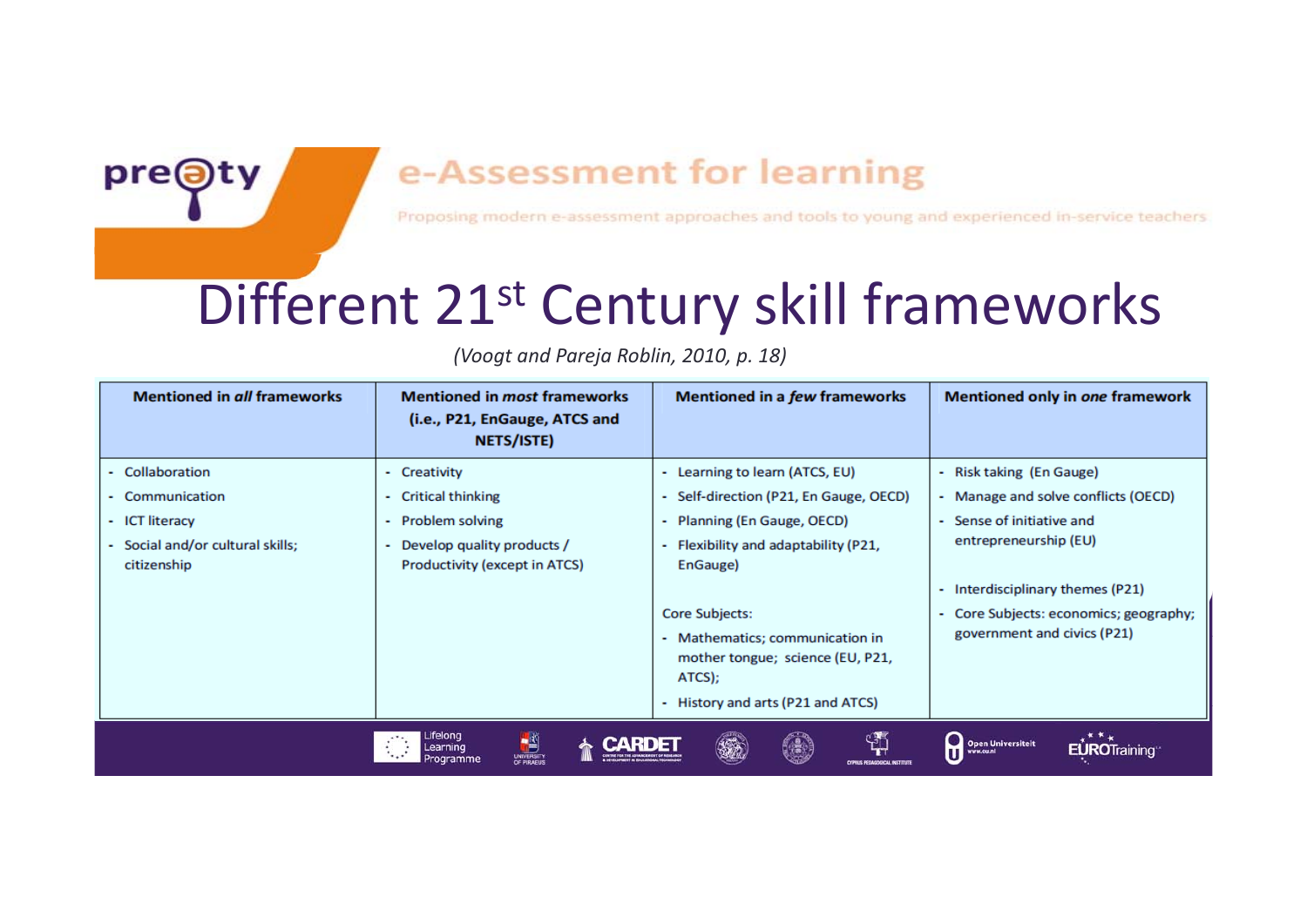

### e-Assessment for learning

"We no longer have to go to school to acquire knowledge – so what's school for?" **Thirty years ago, teachers challenged students to write <sup>a</sup> paper with five cited sources. Today the difficulty is narrowing it down to five. Information is everywhere – now students need to learn to create meaning**, which requires <sup>a</sup> much different skill set."(Tony Wagner, Harvard)

Lifelong<br>Learning

Programme

 $ln a$ changing world, does school also need to change?

http://www.6seconds.org/2013/05/13/educating

‐change

‐leaders/

EÙROTraining

Open Universiteit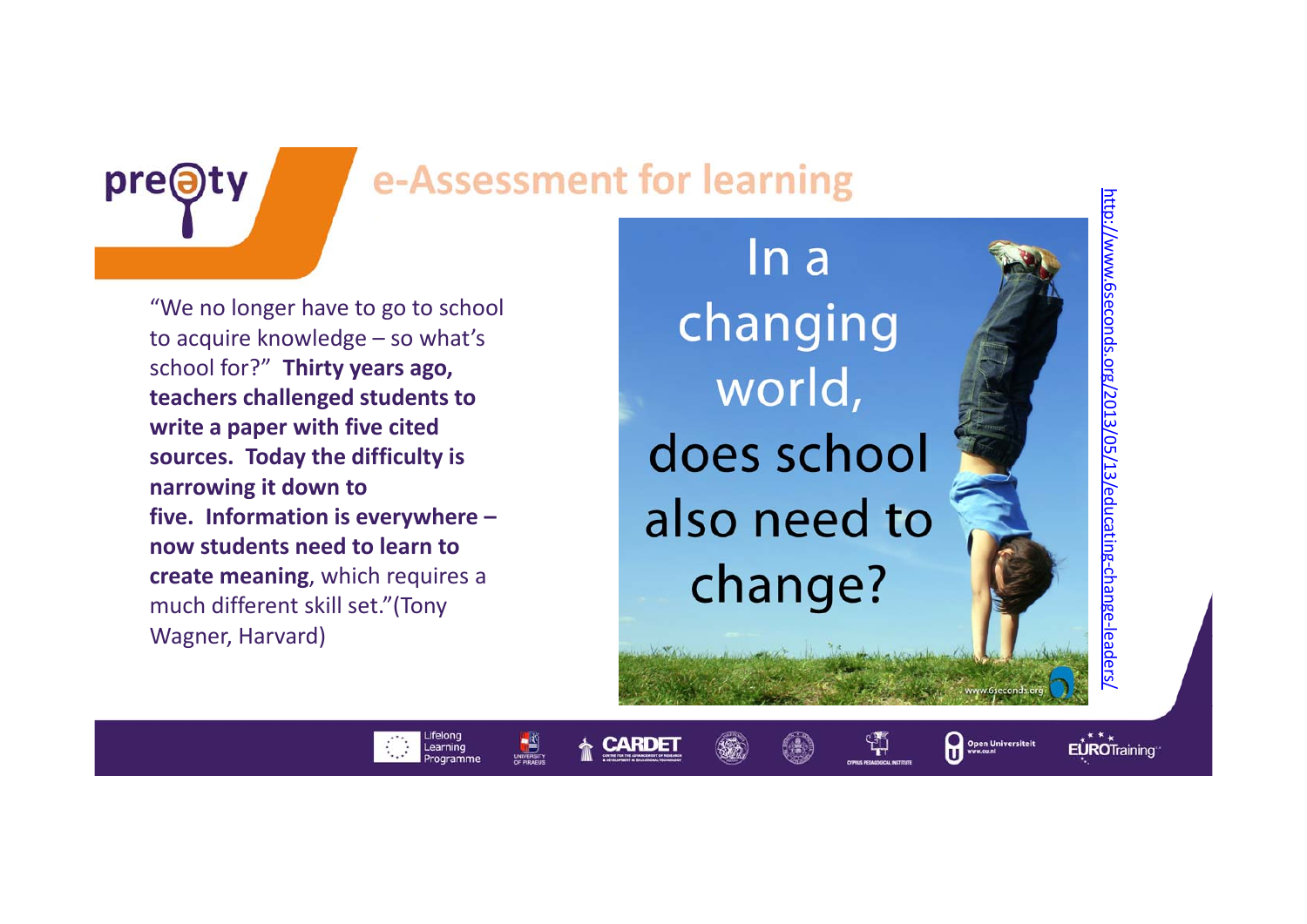

Teaching in the 21st Century, Sonja Delafosse

http://www.youtube.com /watch?v=075aWDdZUlM

Lifelong<br>Learning

Programme

**AND** 

**A CARDET** 

### e-Assessment for learning

It means we need to rethink the tools we use and the types of problems we ask students to solve.

 $\mathfrak{P}$ 

Open Universiteit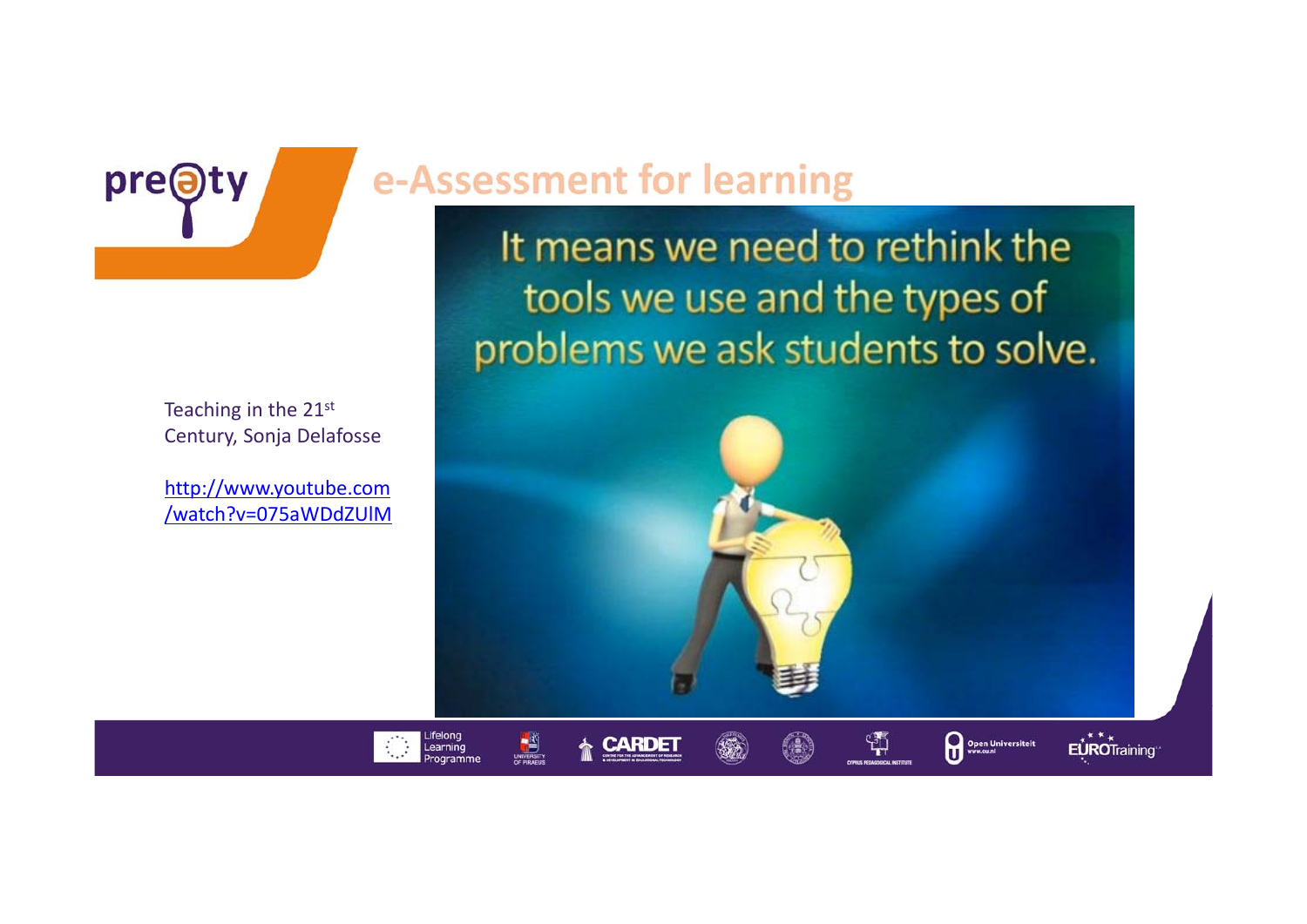pre@ty

And rethink the

way we are

performances

assessing

…

### e-Assessment for learning

#### The garden analogy

**Companying** 

Lifelong<br>Learning

Programme

UNIVERSIT

**CARDET** 

If we think of our children as plants...

Summative assessment of the plants is the process of measuring them. It is interesting and important to compare and analyse measurements but, in itself, this does not affect the growth of the plants.

Formative assessment, on the other hand, is the equivalent of feeding and watering the plants appropriate to their needs - directly affecting their growth.

\$

Open Universiteit

EÙROTraining

**Source image: Ministry of education New Zealand:**

http://assessment.tki.org.nz /Using‐evidence‐for‐ learning/Gathering‐ evidence/Topics/Formative‐ and‐summative‐assessment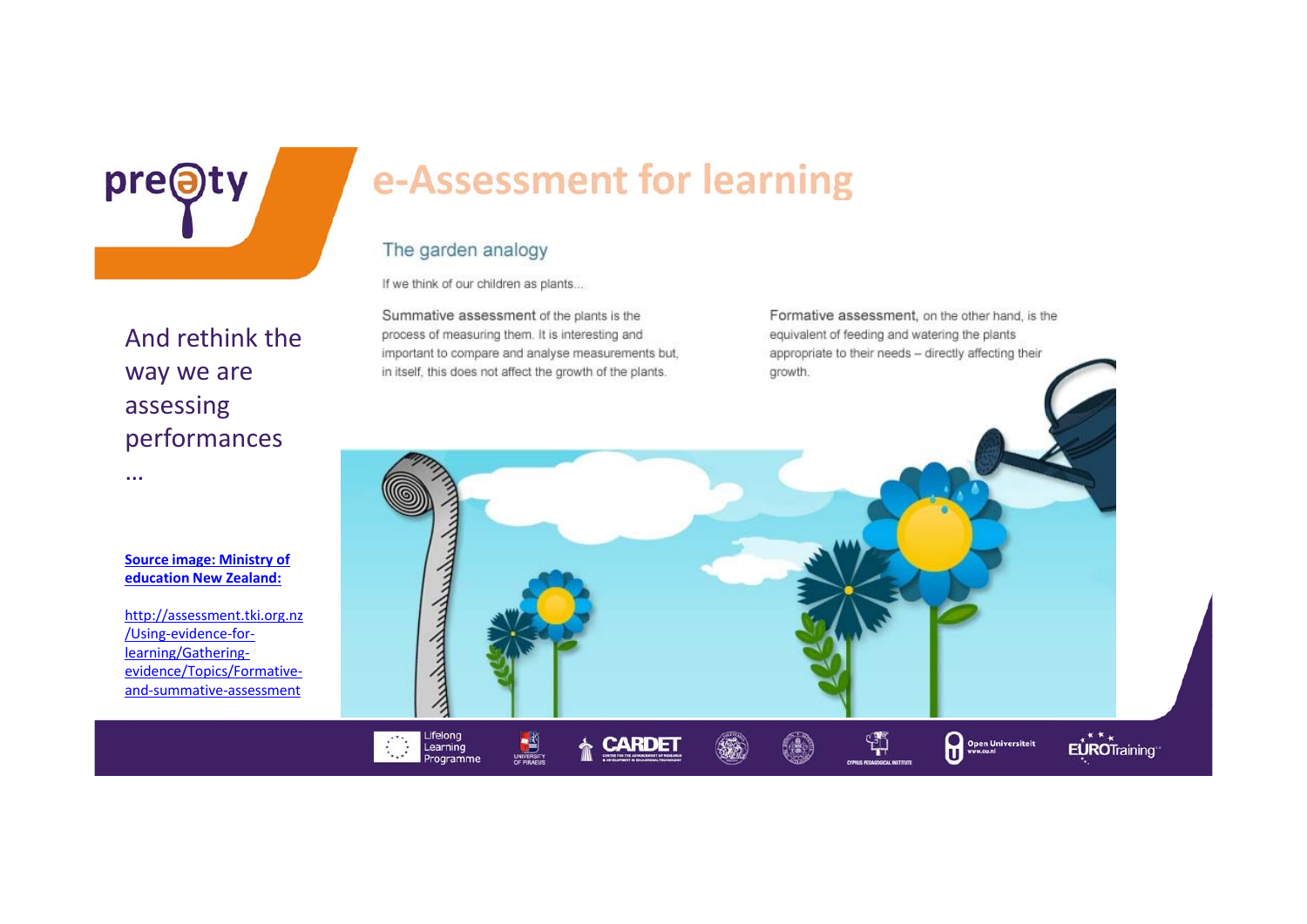

### e-Assessment for learning



And think about the role technology can play supporting these processes

Open Universiteit

EUROTraining

 $\frac{1}{2}$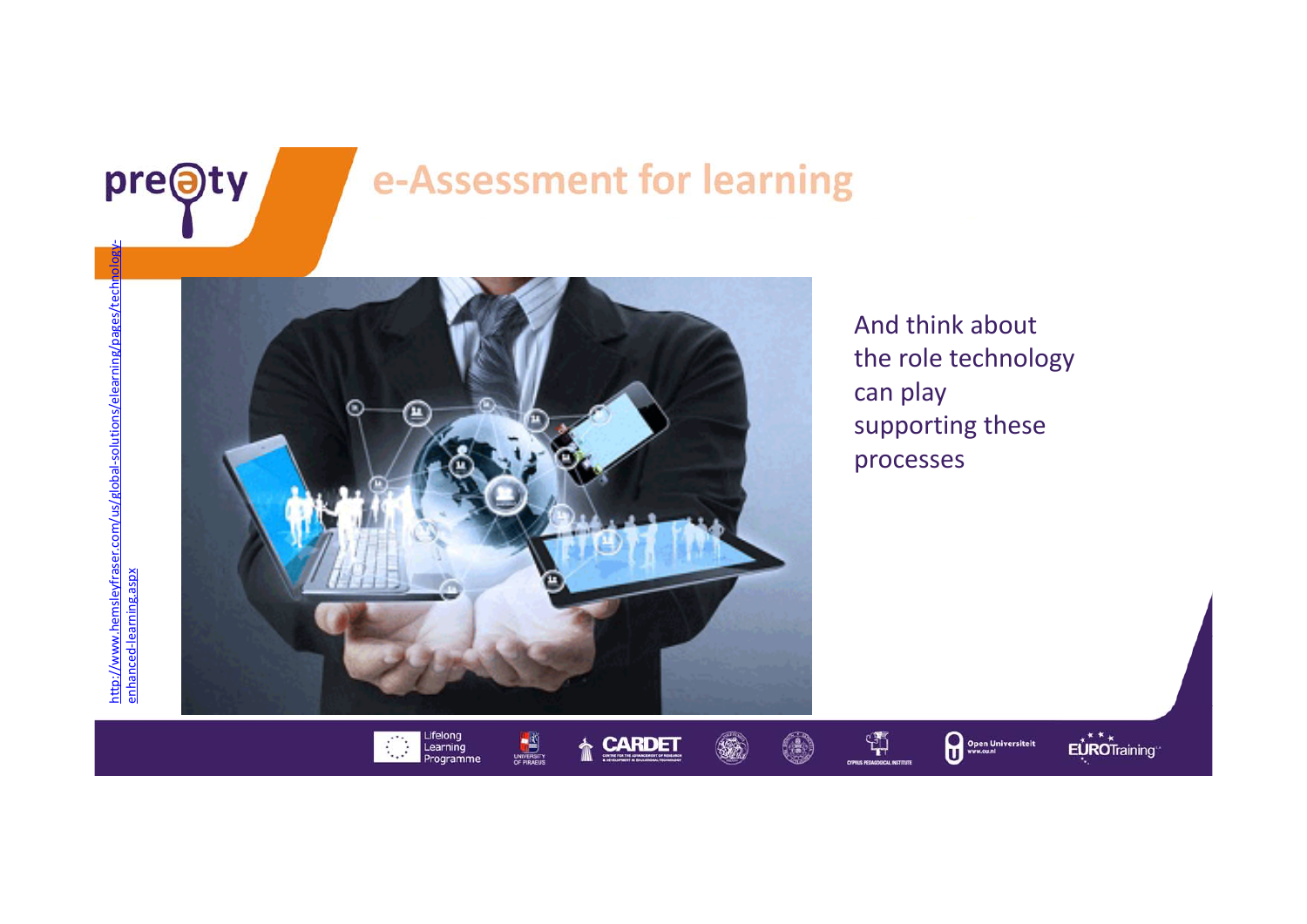#### e-Assessment for learning pre@ Implies changes in schools

- In learning objectives
- Learning activities
- Assessment methods

Learning



쒀

Open Universiteit

EUROTraining

• And ways that ICT can support learning (and assessment) processes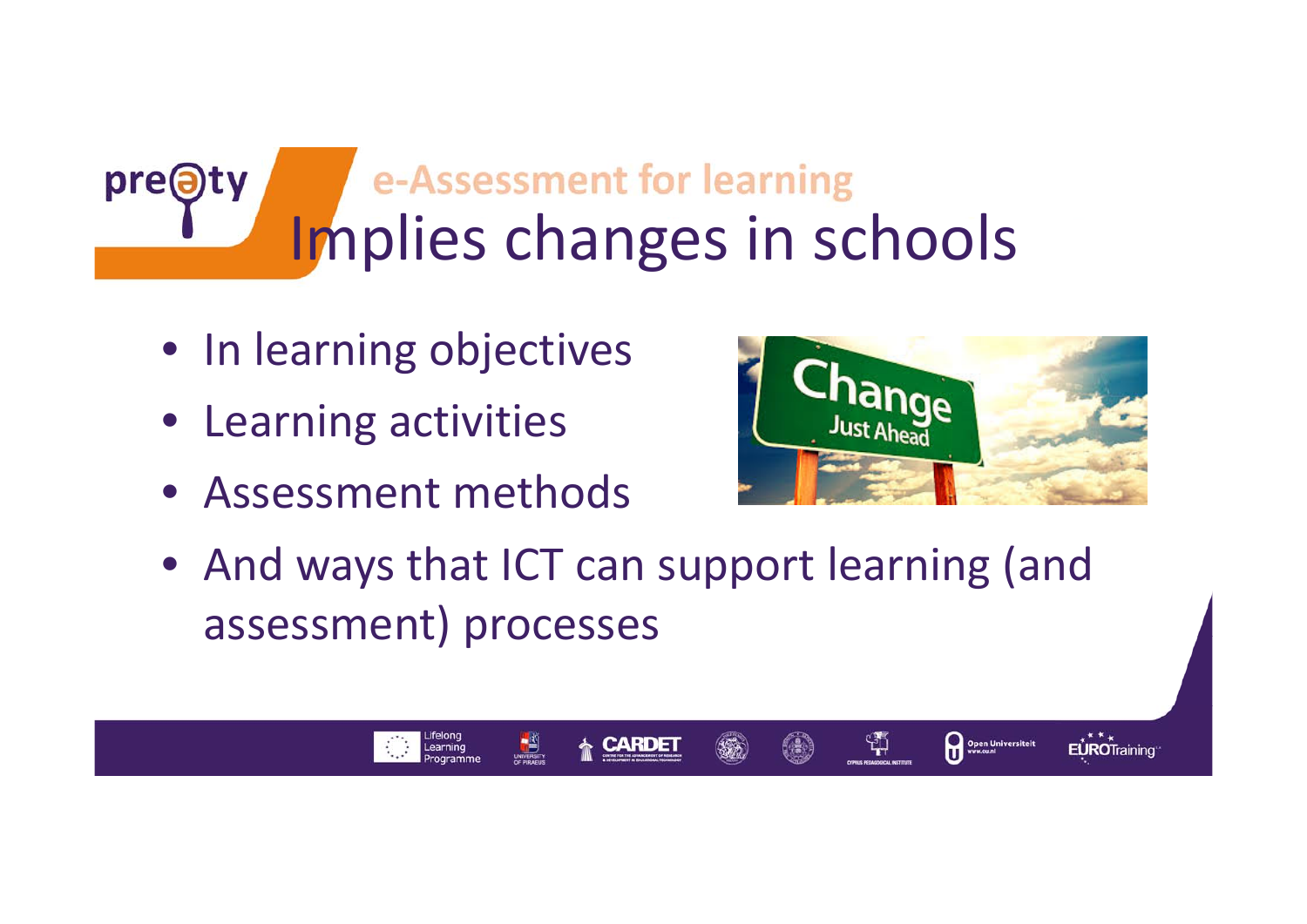

### e-Assessment for learning

What areconditions andbarriers experienced by teachers for implementing TEFA of 21st century skills in schools?

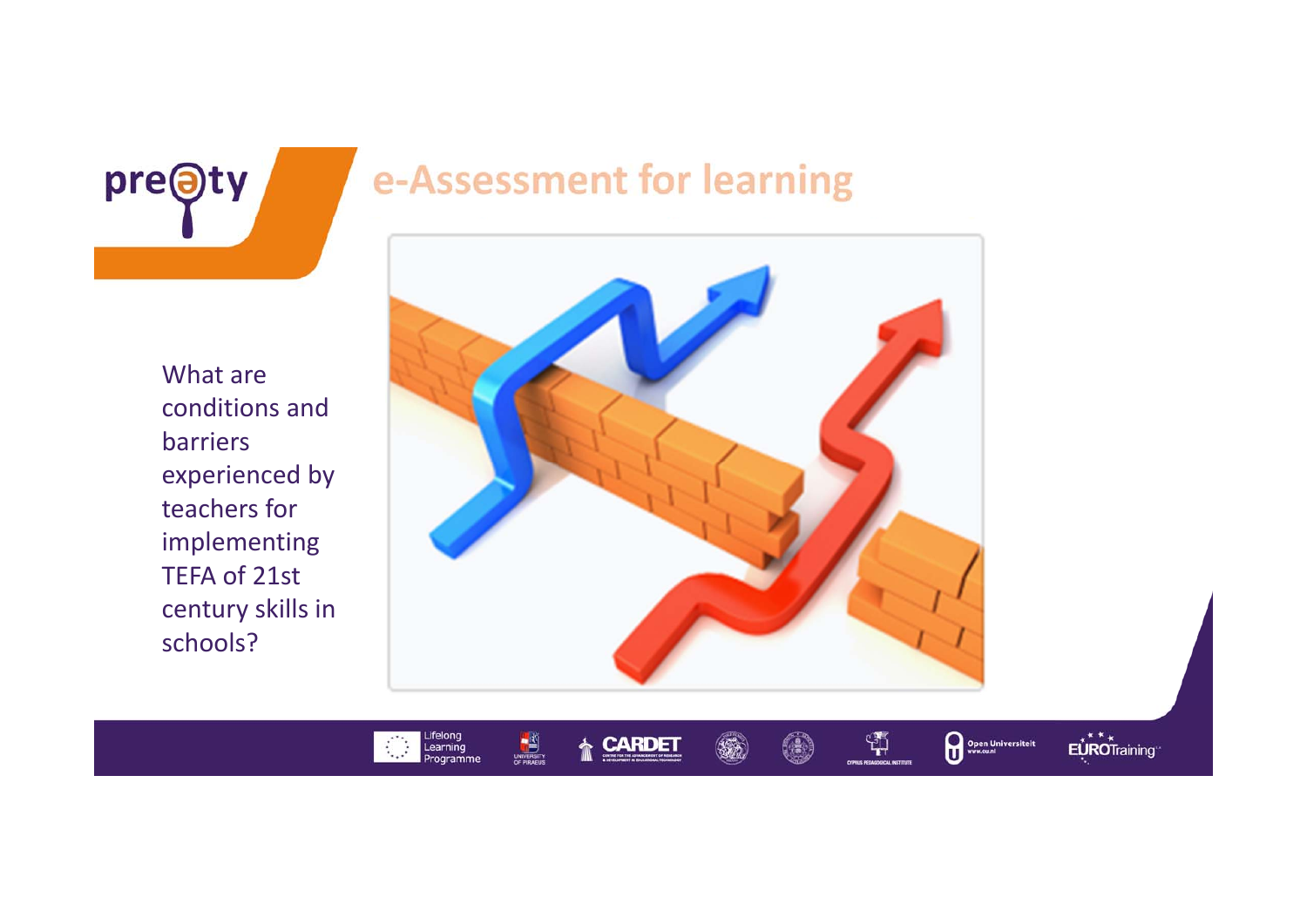

Learning

Programme

1,

pre@ty

### e-Assessment for learning

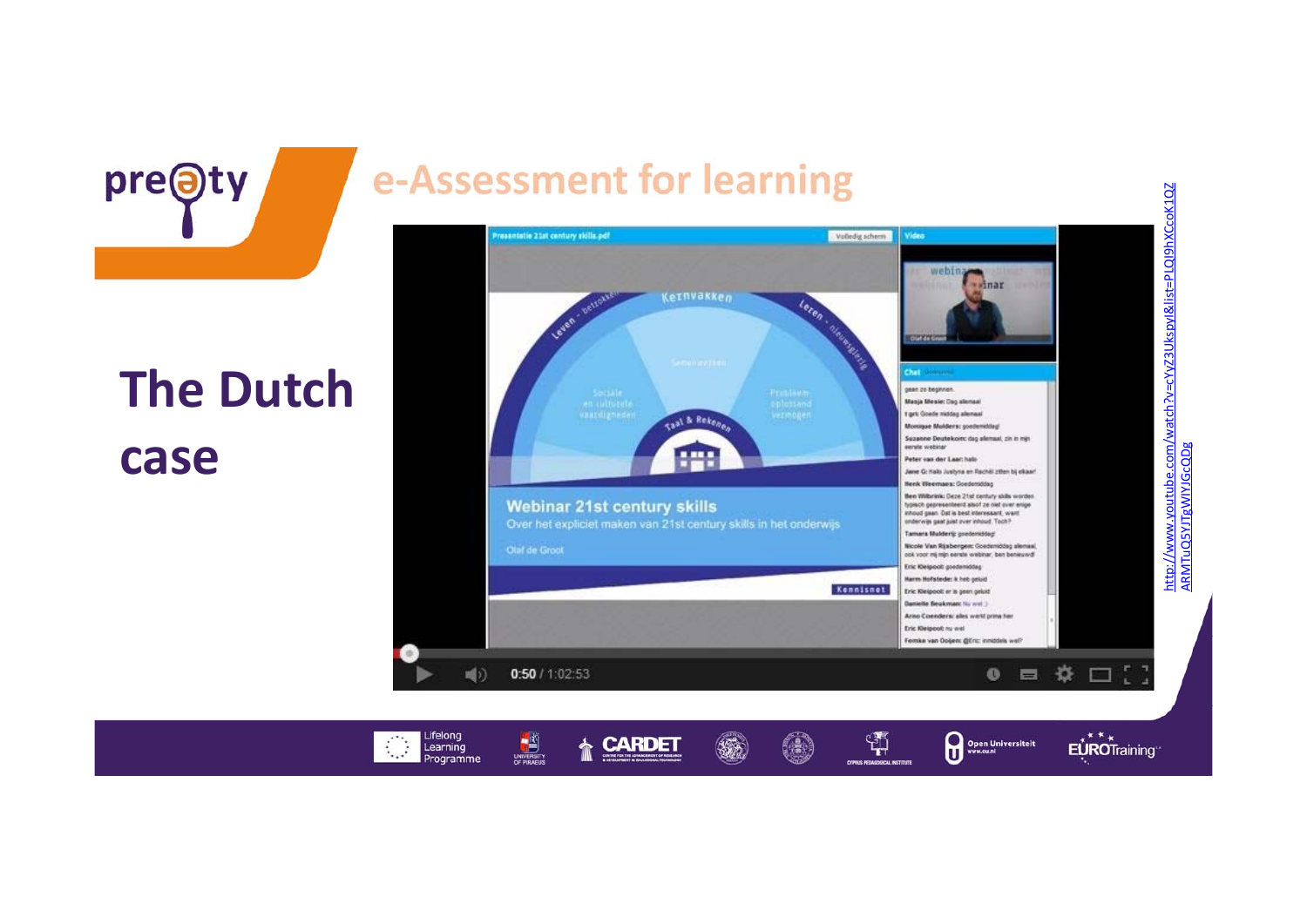

## e-Assessment for learning Analysis of chat logs

- 37 participants: teachers, educational consultants, researchers
- 250 theme‐related entries (from 443 entries)

쒀

Open Universiteit

**EUROTraining** 

• Entries coded by coding scheme

Learning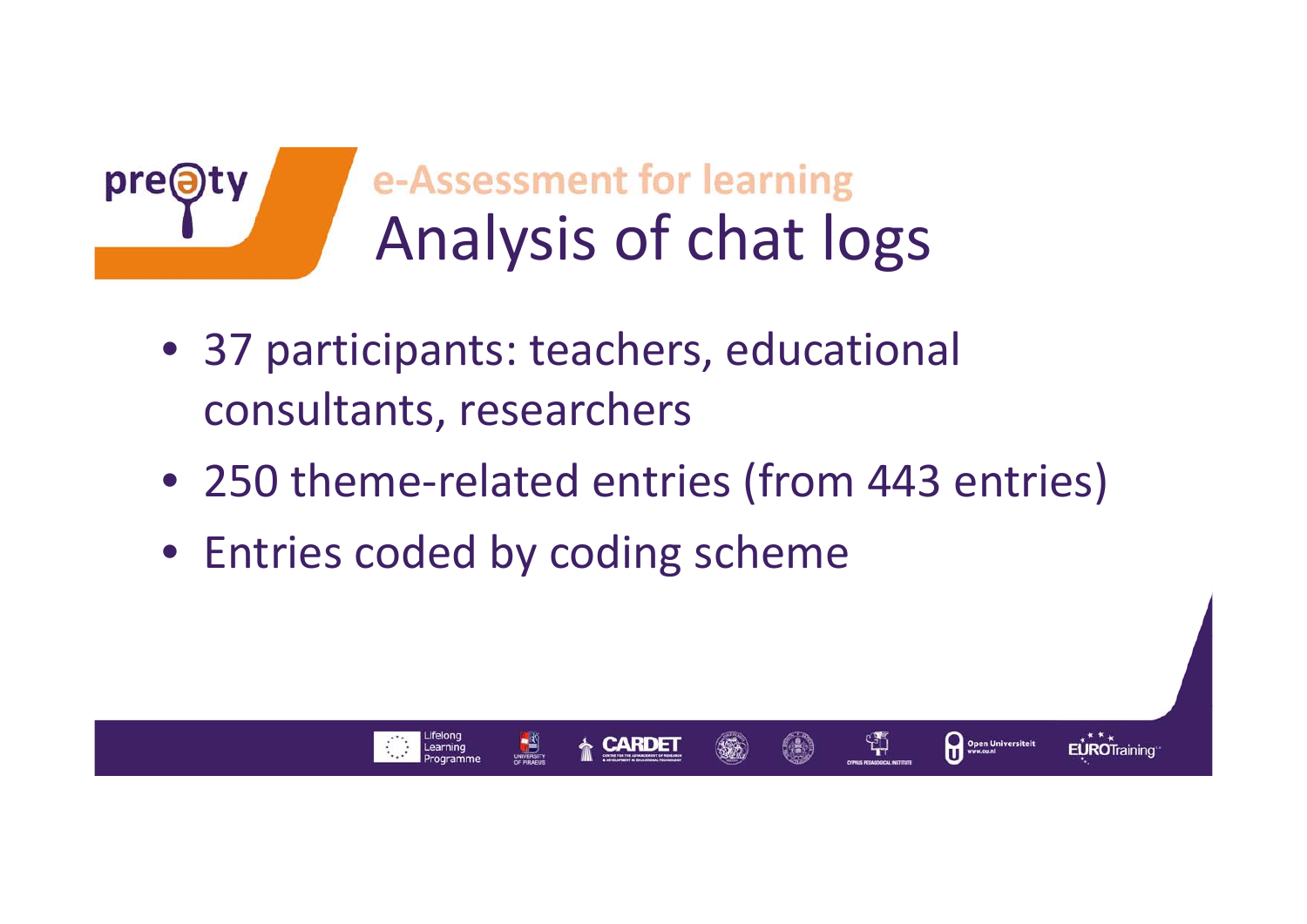

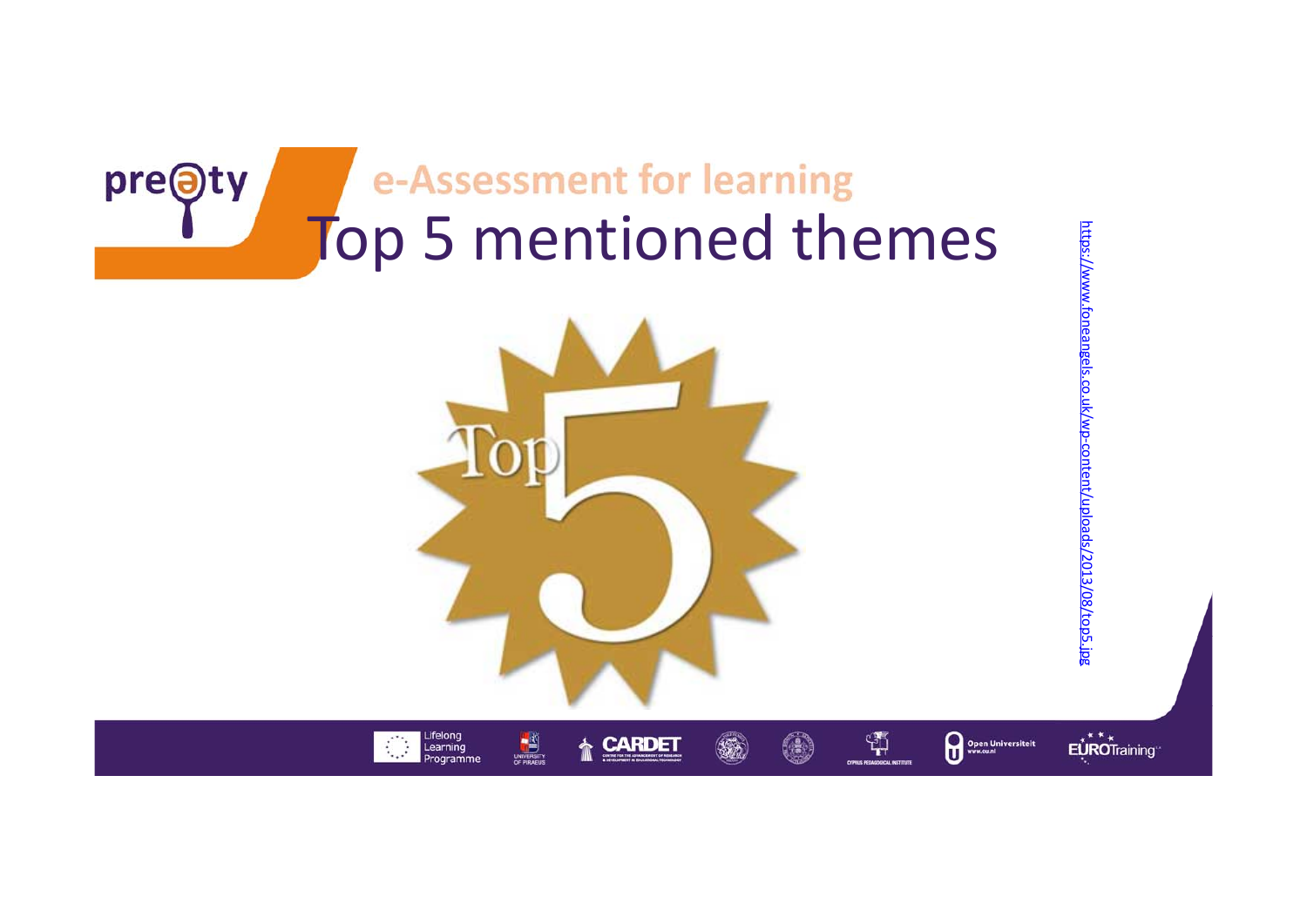

## e-Assessment for learning Implemention (86)

- How to approach implementation? (e.g. level, commitment)
- How to implement relevant learning activities? (e.g. saving time, role of ICT)

Open Universiteit

ង្ស

- Preconditions (e.g. availability of tablets)
- Timeline for change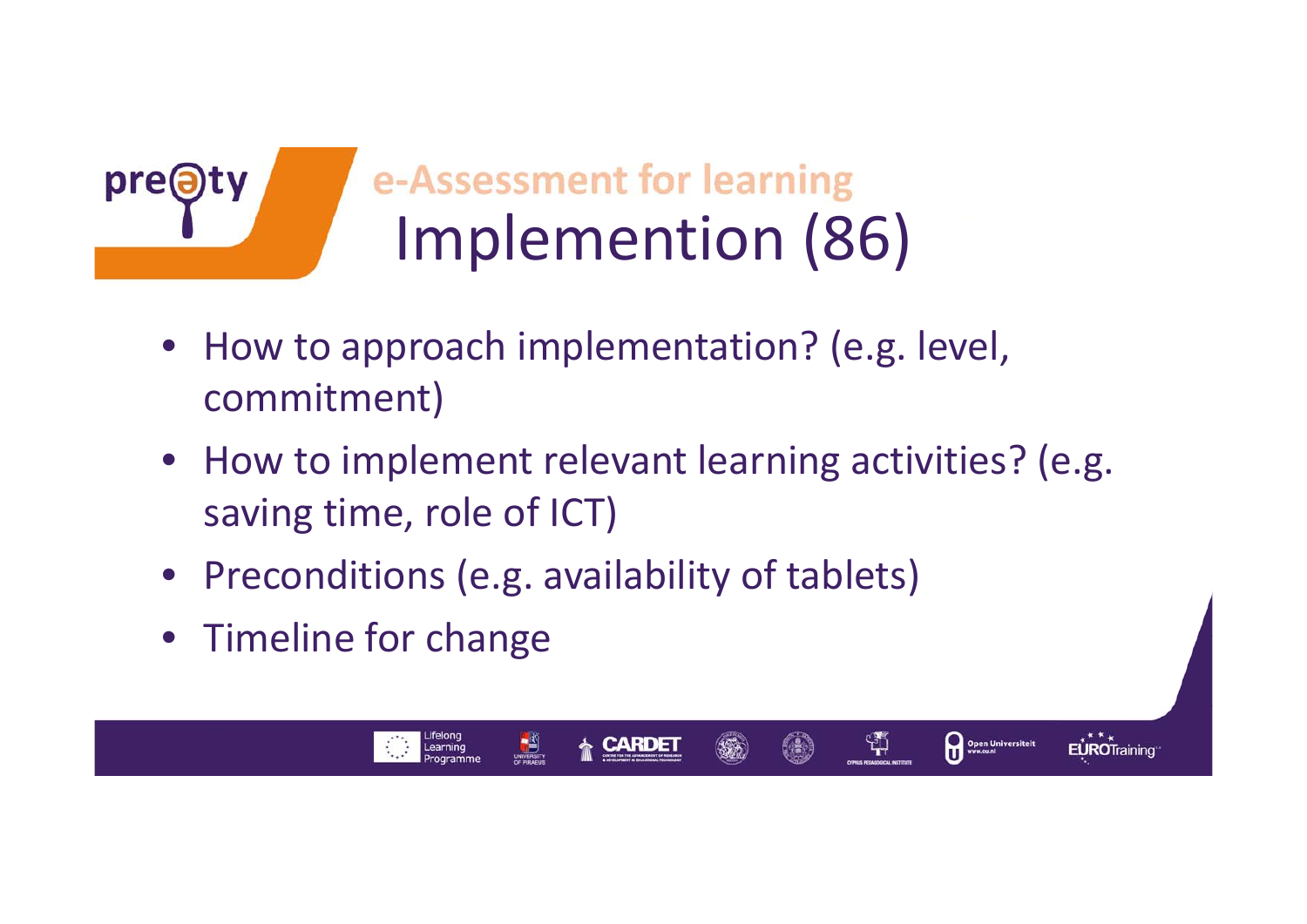

- $\bullet$  *"when children would get more digital instruction, the teacher saves time which can be used to support acquisition of new skills"*
- *"could implementation of 21st Century Skills happen at individual [teacher] level or can it only happen at large scale?"*
- *"what is the time line to accept the concept of 21st Century Skills as <sup>a</sup> familiar concept within education?"*

Open Universiteit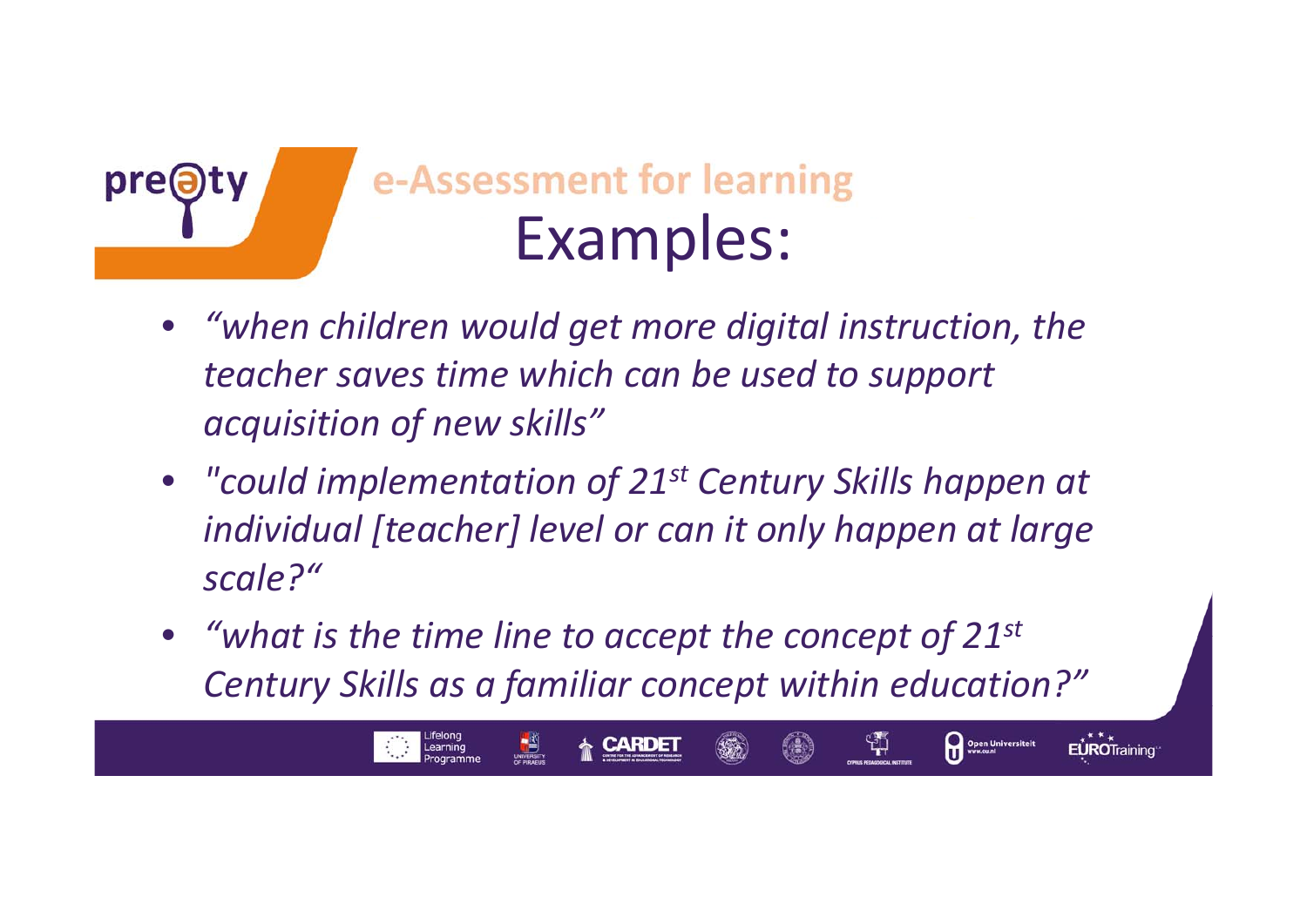## y<br>Meaning of 21<sup>st</sup> century skills (57) **pre@**

- Background, definition(s) and models
- Relation between and stress on specific skills

#### *e.g.*

*"on their own these skills already counted in the 20th century (think about all 'innovative schools'). To me the ICT component provides another perspective with regards to pace, scale and organization"*

Open Universiteit

EUROTraining

្សុ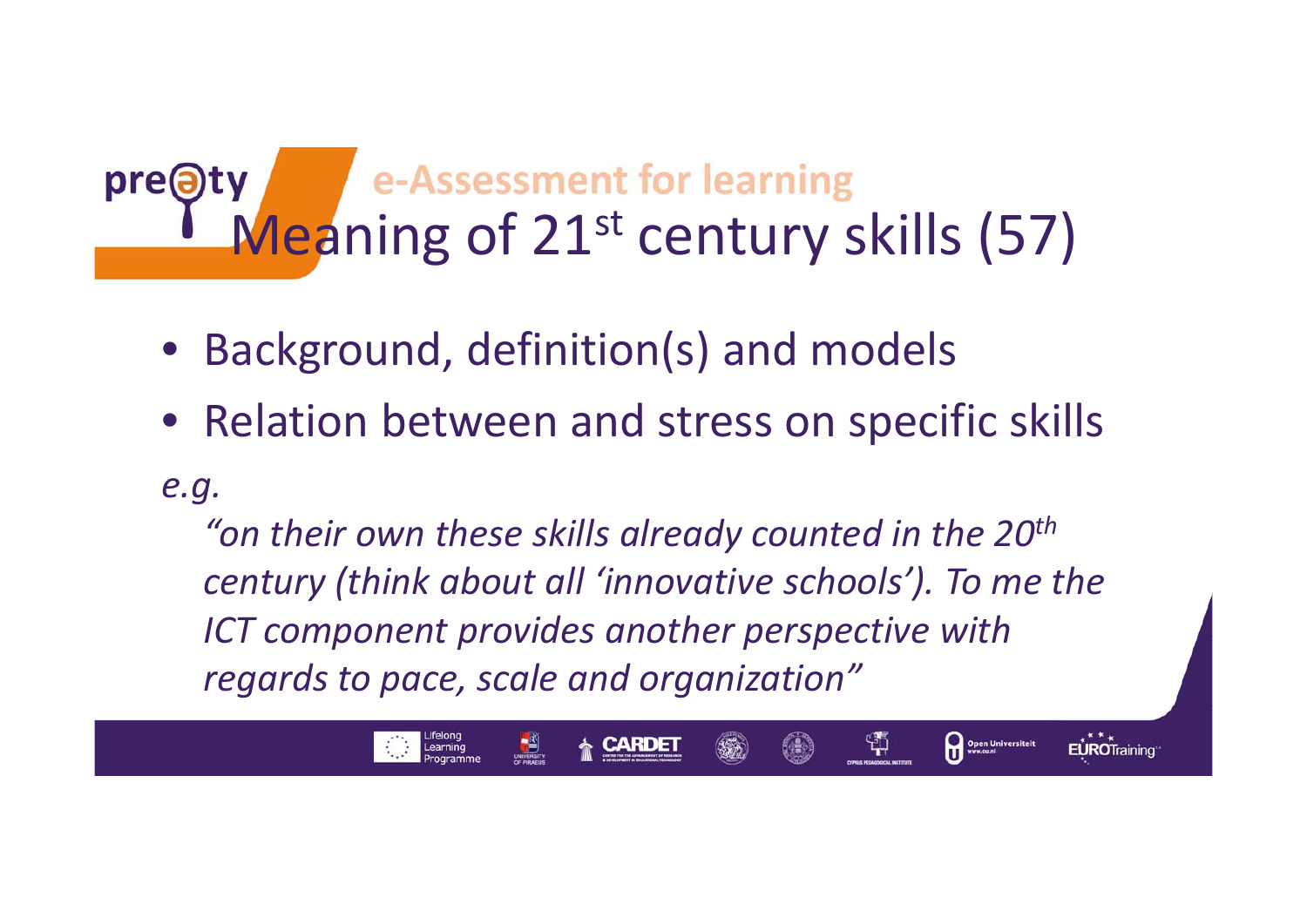

pre@

- *"aim of ATCS21 (Microsoft, Intel, Cisco)is to integrate <sup>a</sup> lot of ICT within education, and their first strategy is to do so with digital tests and assessments. I find this <sup>a</sup> dangerous development."*
- *"21st Century Skills spans more than just media literacy"*

ቑ

Open Universiteit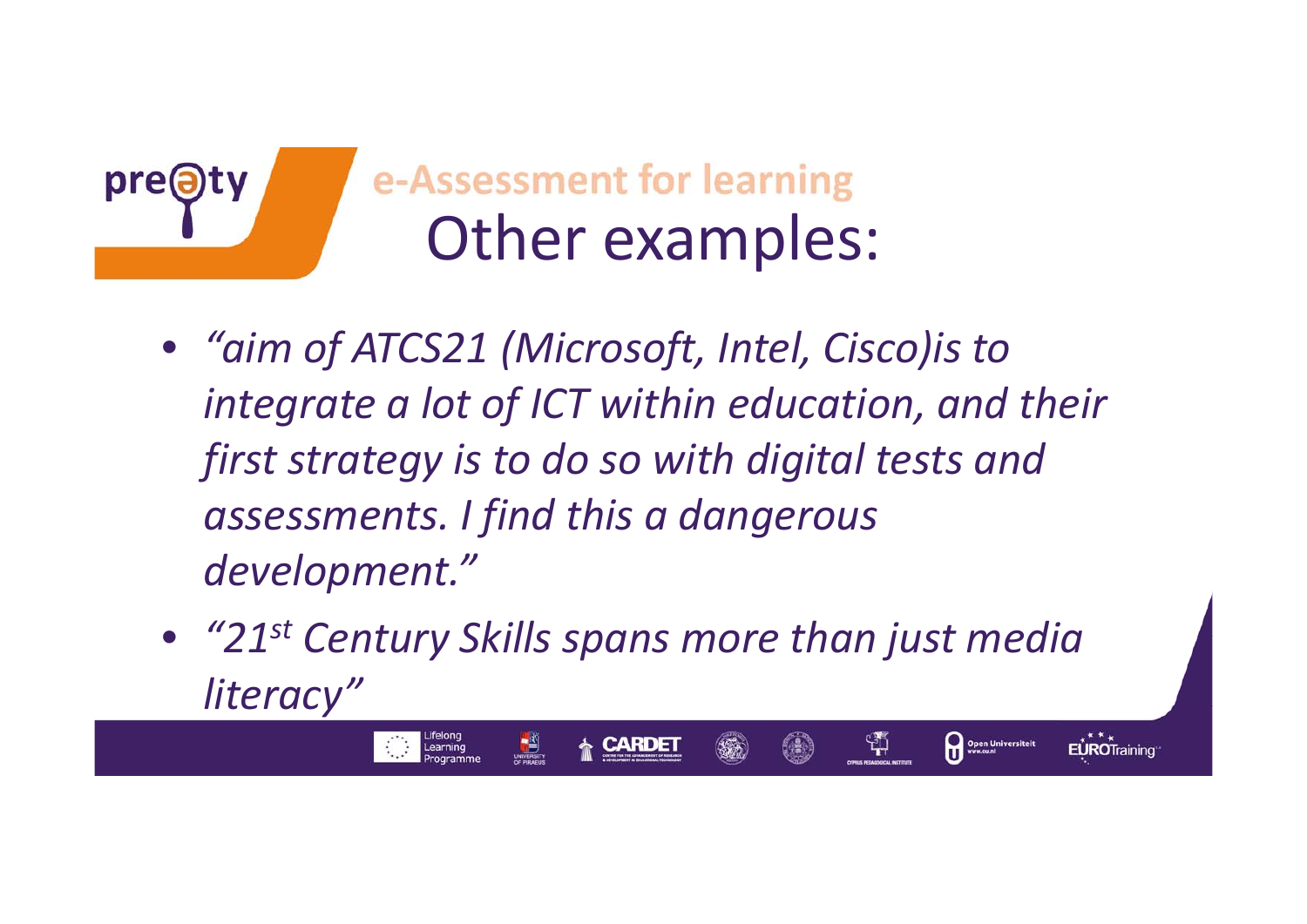### e-Assessment for learning pre@ty Teacher skills and professionlization (39)

- Competences that teachers need for implementing 21st century skills:
- e.g.: *"do we, teachers, actually have these skills ourselves? To say it with other words, how can you teach pupils something, that you don't master yourself?"*

ቑ

Open Universiteit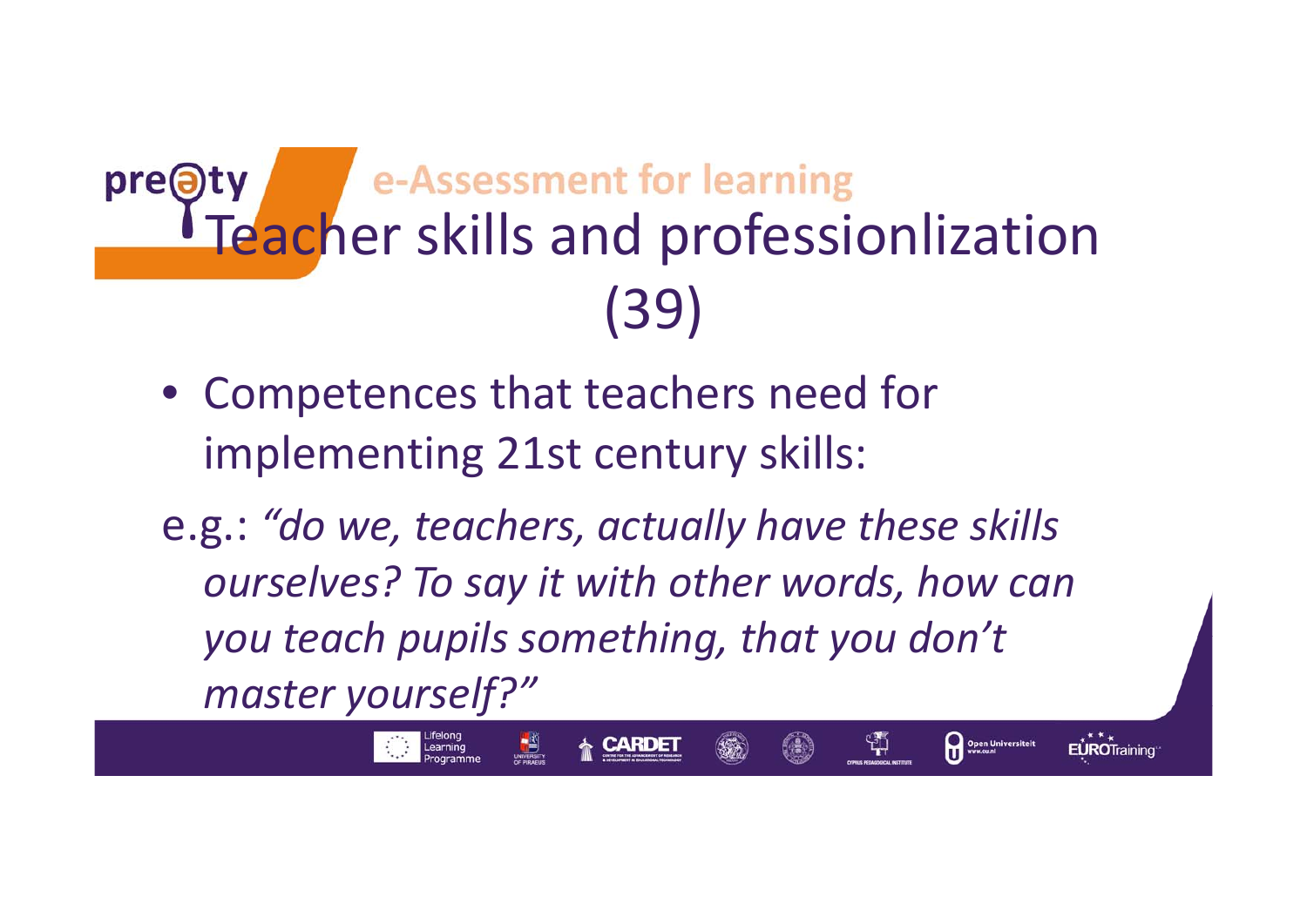

Learning

- *"kids need to learn how to solve problems, teachers need to learn to leave this to the kids"*
- *"many teachers lack knowledge about the digital world"*

Open Universiteit

EUROTraining

쒀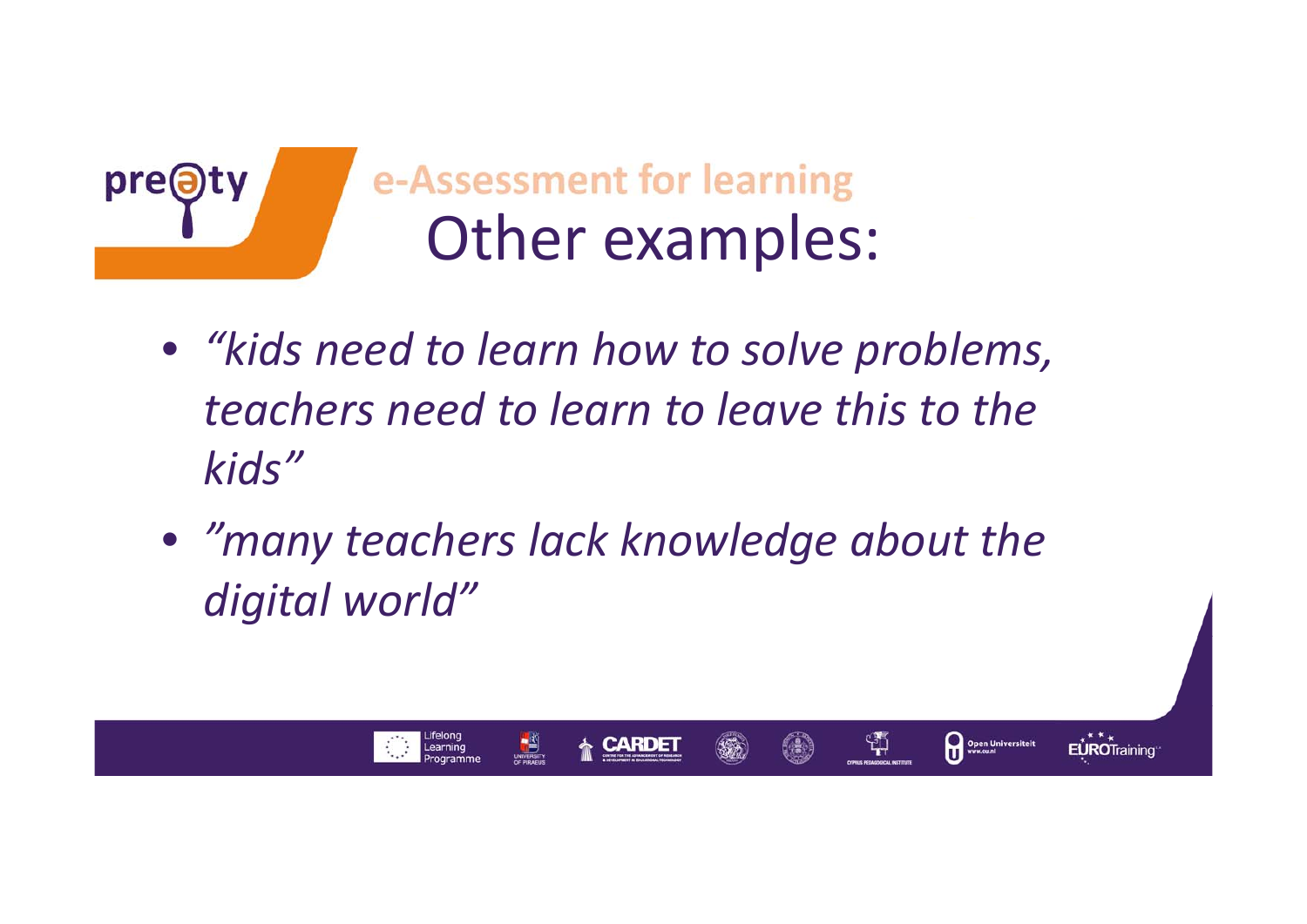## $pre$  $\Theta$ ty Relation between 21st century skills and domain content (34)

• Skills can be learned separately from content or integrated with content and eachother?

Open Universiteit

**EUROTraining** 

ង្ស

• Are skills generic/transferable or domain‐ specific?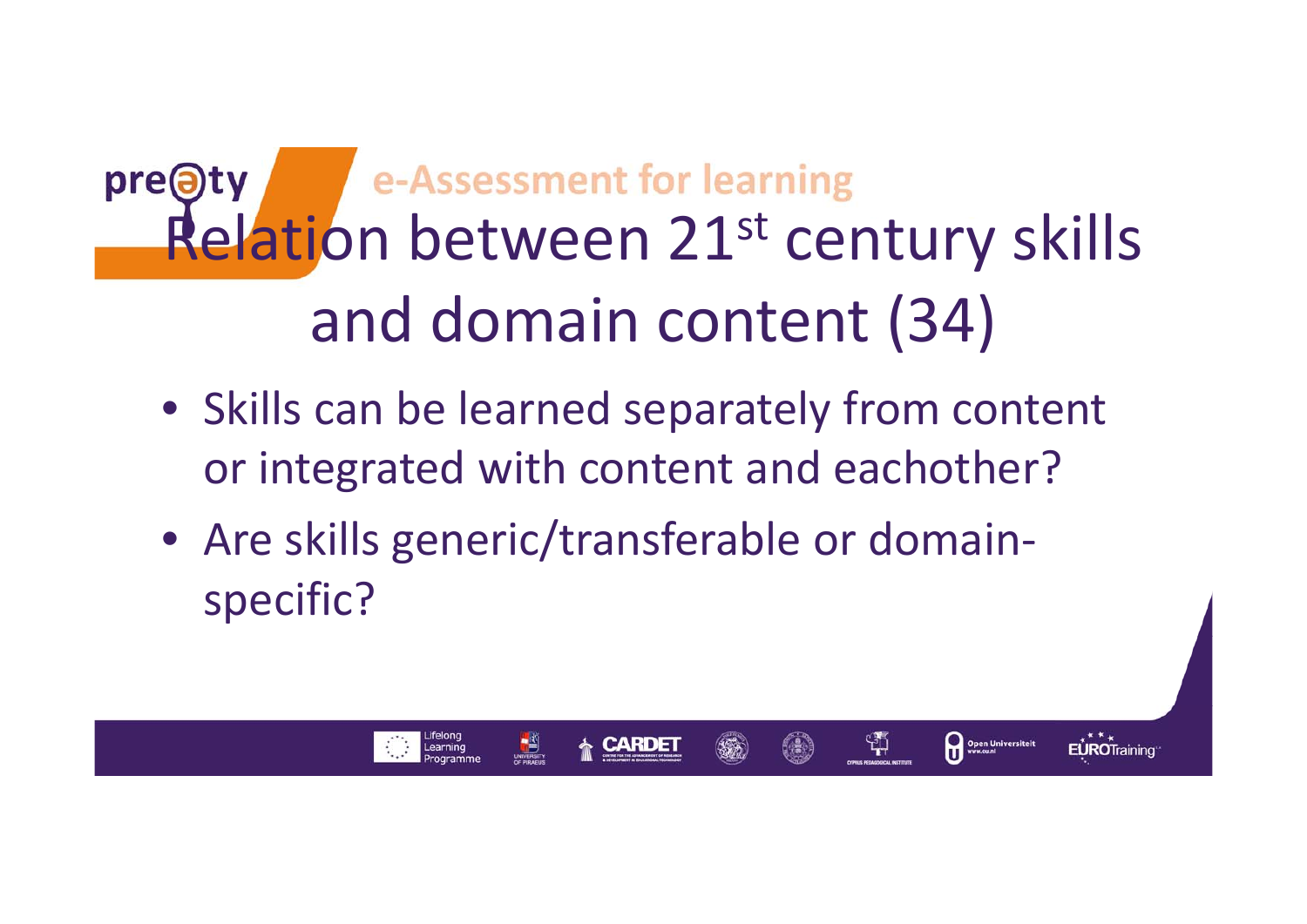

- *"these 21st Century Skills are typically presented if they are not about any content. That's quite interesting, as education is just about content.";*
- *"several skills, like research skills and collaboration, are definitely not domain specific"*

ቑ

Open Universiteit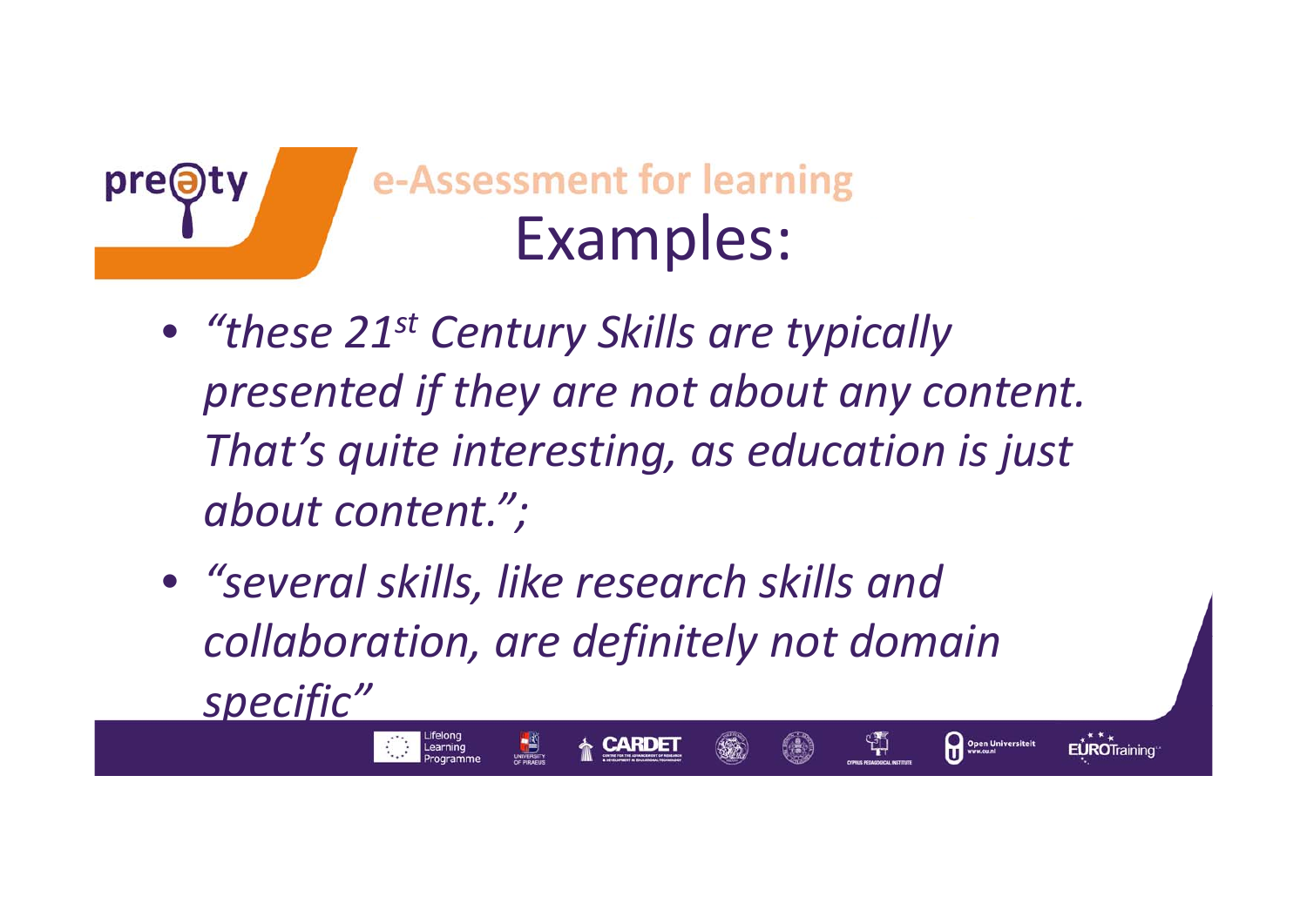

### *"domain specific content can as well stay like it is, skills are just another didactic approach"*

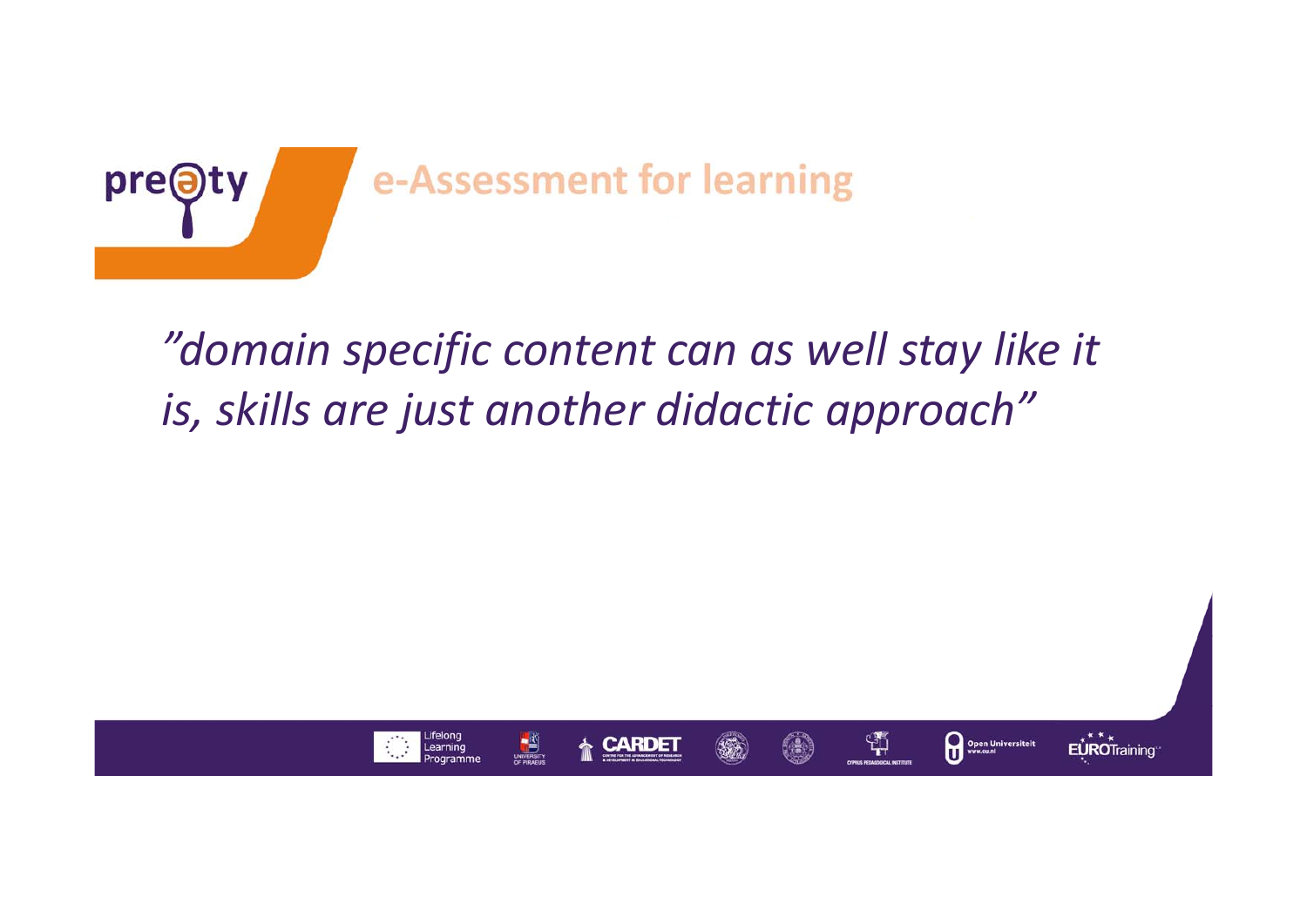

- Remarks on objectives and (potential) results of introducing 21 $^{\rm st}$  century skills in schools
- e.g. *.:" are there already objectives that need to be reached by education?"*

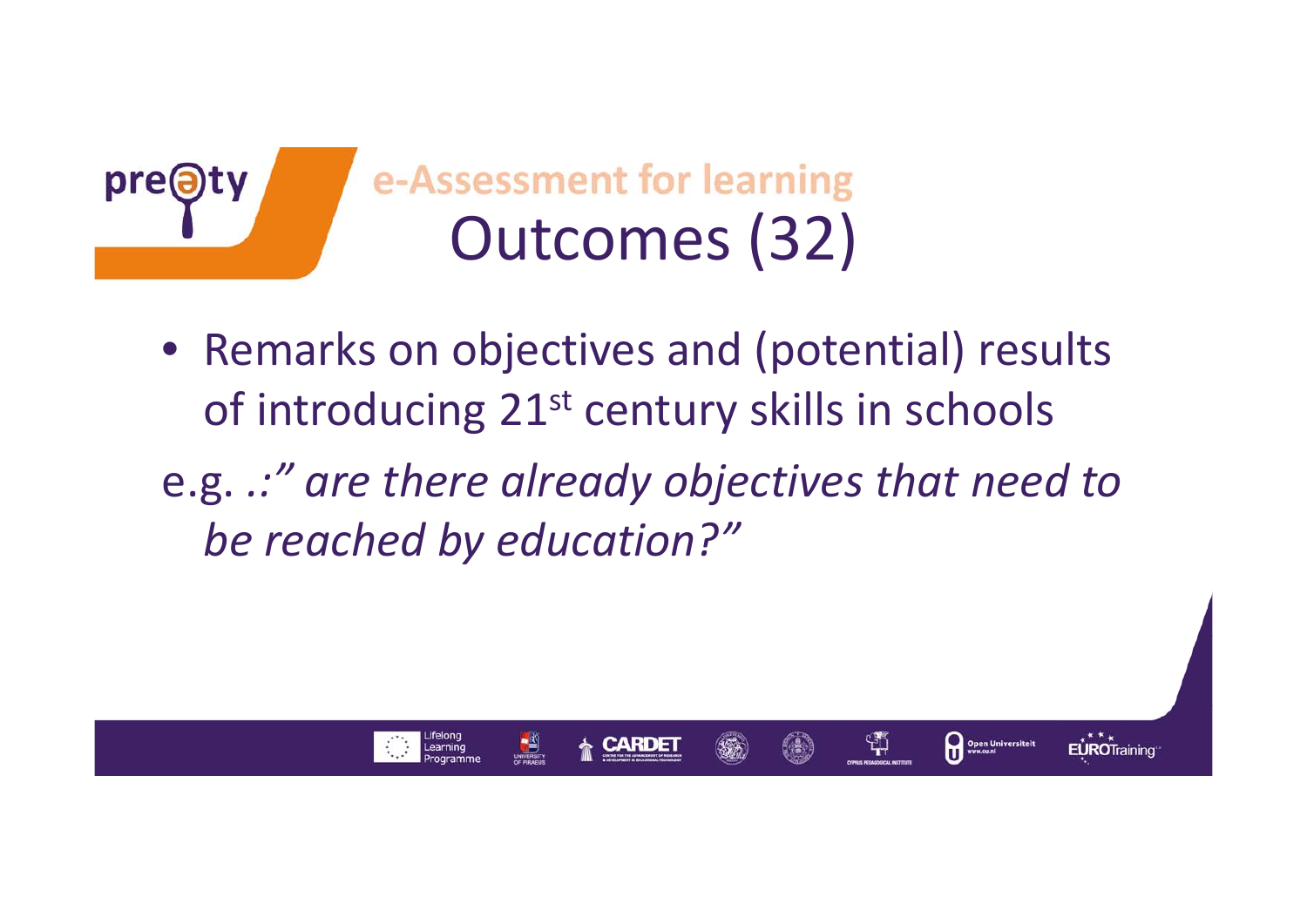

## e-Assessment for learning Examples:

- *"are these objectives smart [specific, measurable, acceptable, reachable, time specific] ?";*
- *"core learning objectives are also well achievable by means of different didactics. That we already know decennia from research. Think for example about collaborative learning"*

ቑ

Open Universiteit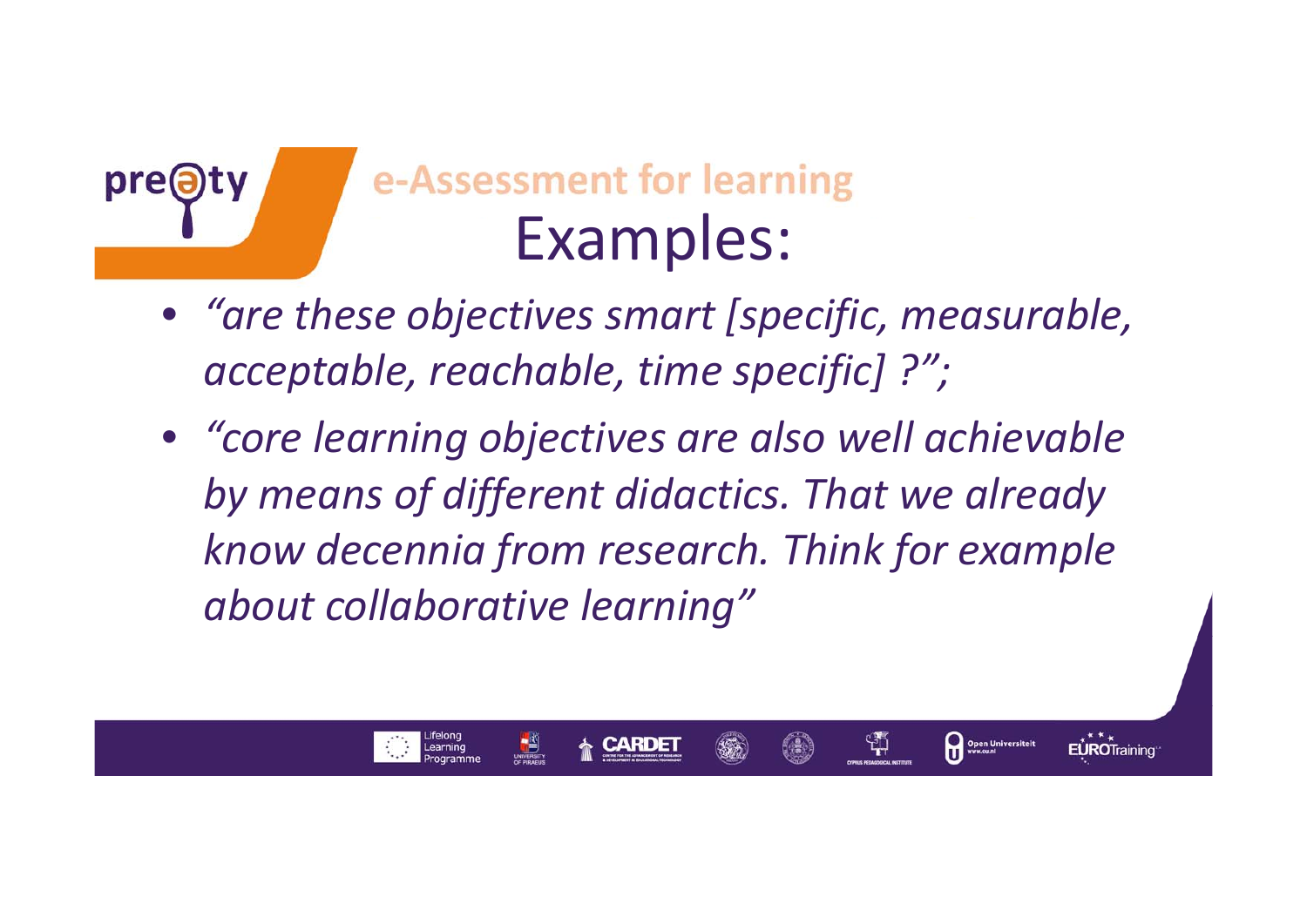#### e-Assessment for learning pre@ Findings of analysis (1)

- No national agreements and frameworks to support implementation at school curriculum level (e.g. performance indicators, taught in combination with domain‐related content or not)
- Uncertainty of how ICT can facilitate adoption of 21<sup>st</sup> century skills in schools

쒀

Open Universiteit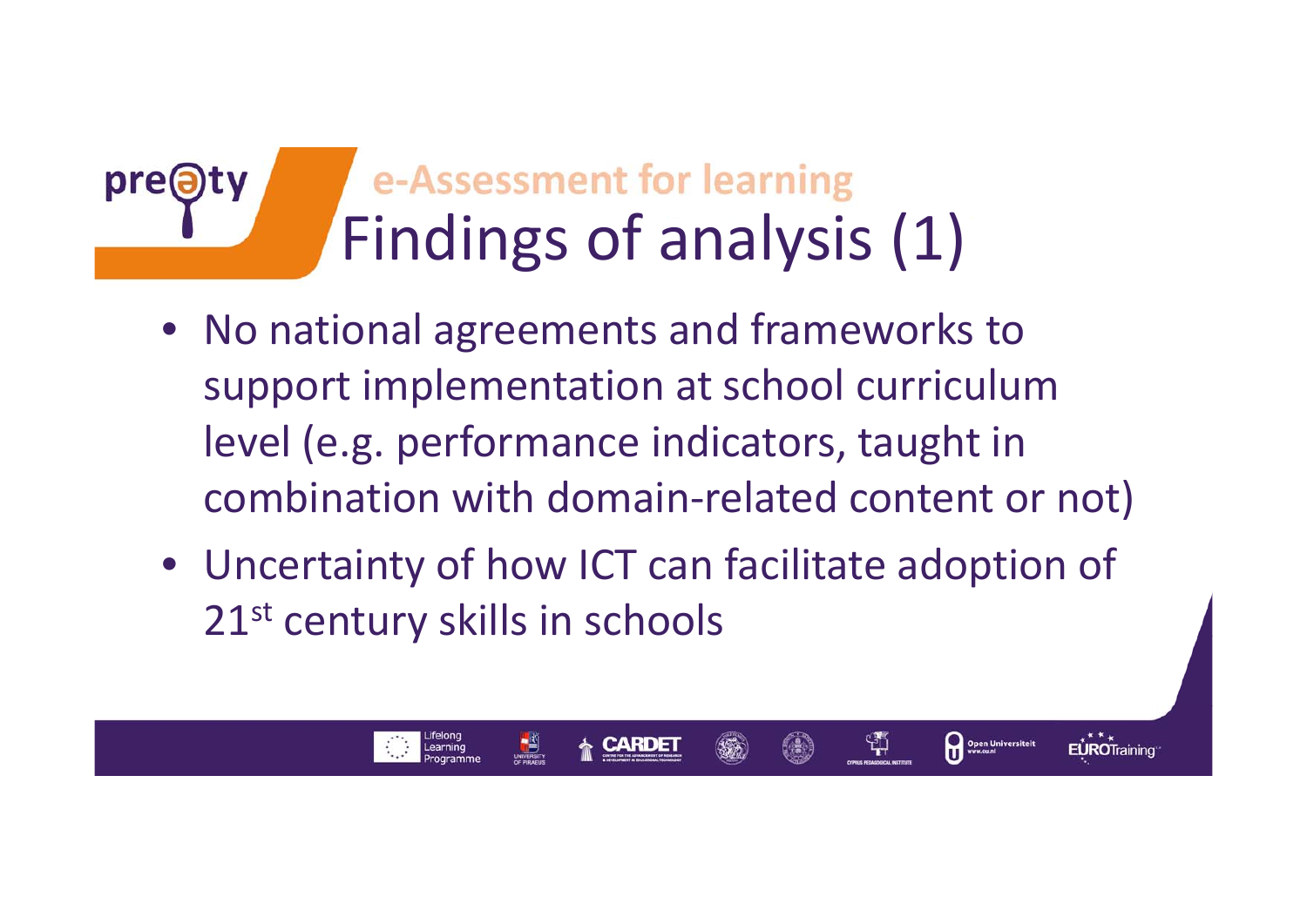#### e-Assessment for learning pre@ Findings of analysis (2)

- Doubt whether teachers' competences are sufficient? (especially with regard to ICT use)
- Meaning of 21<sup>st</sup> century skills and assessment in practice

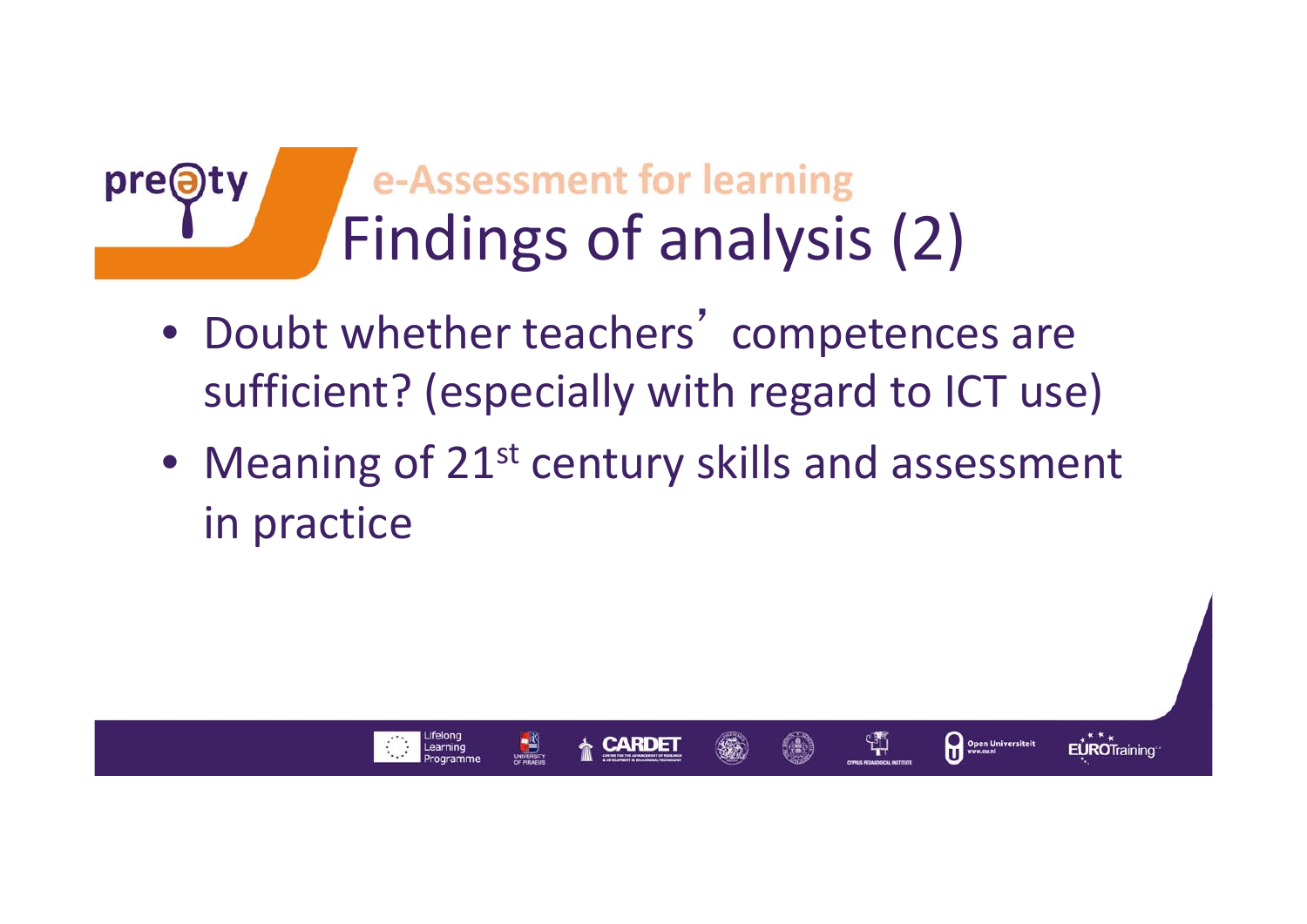# The Spanish case

• 2 teacher workshops about "eAssessment of 21st century skills"

pre@ty

• 37 teachers at different locations



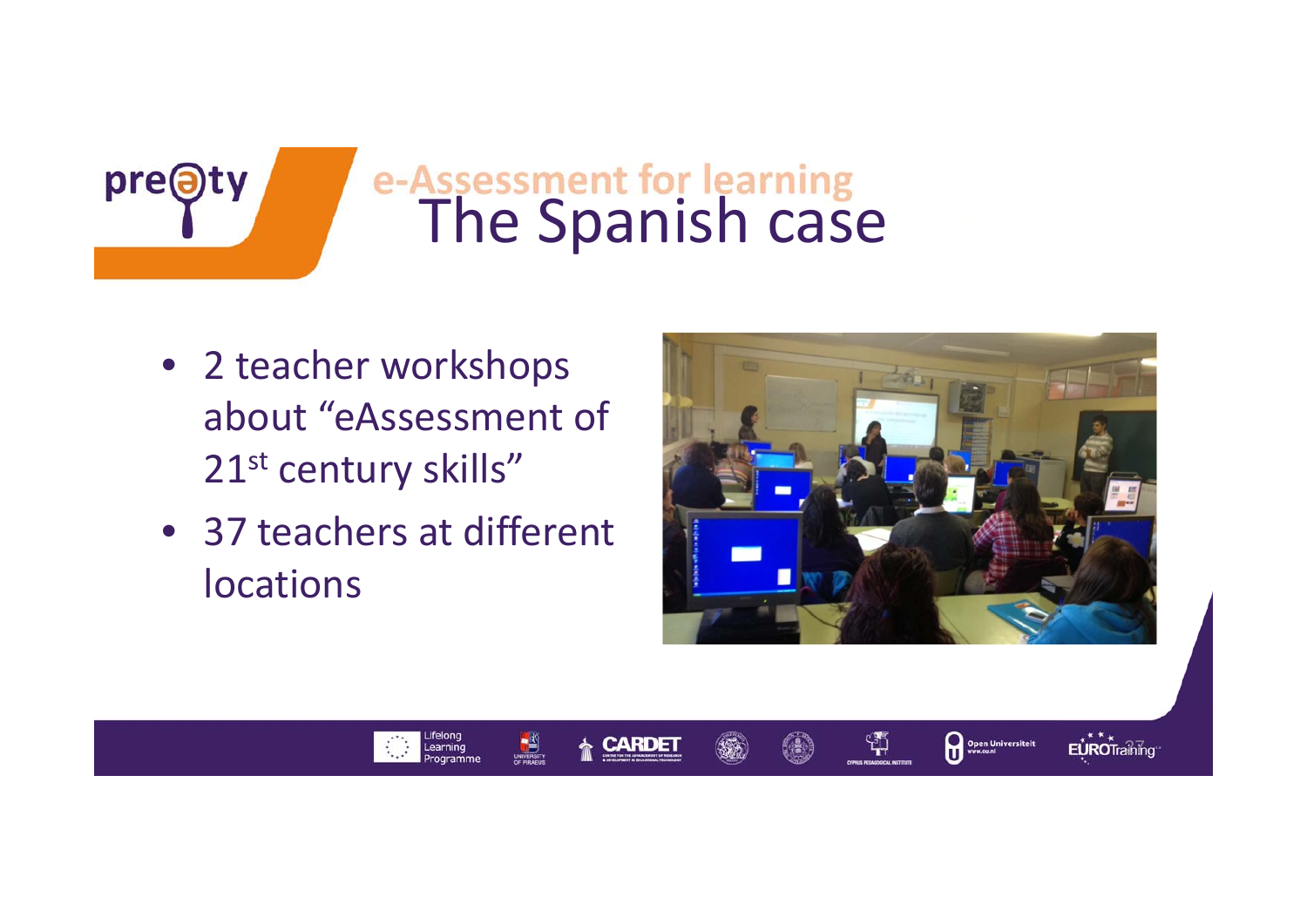## Div e-Assessment for learning<br>Workshops implementation (1/2) pre<sup>a</sup>

- What the teachers had to do:
	- – Use eAssessment approaches and tools
		- Evalcomix: Design and assessment with rubrics
		- Customized Blogger‐based portfolios
	- – … to produce learning designs aligned to the assessment needs

 $28$ 

ង្ស

Open Universiteit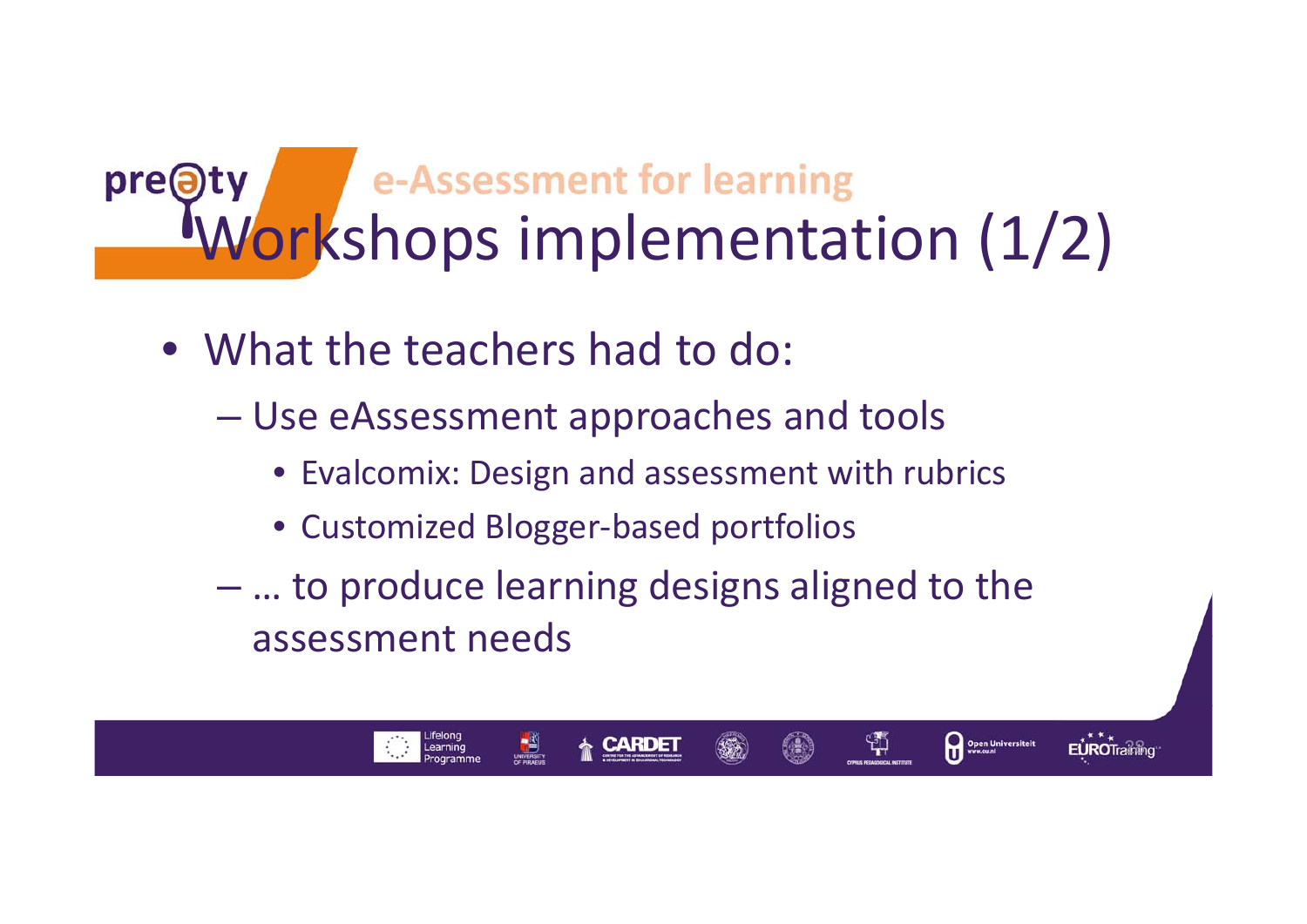## Dry e-Assessment for learning<br>Workshops implementation (2/2) pre(a)

• A **secondary school teacher** was invited to describe his experience in aligning 21st century skills with observable items in the design of learning activities

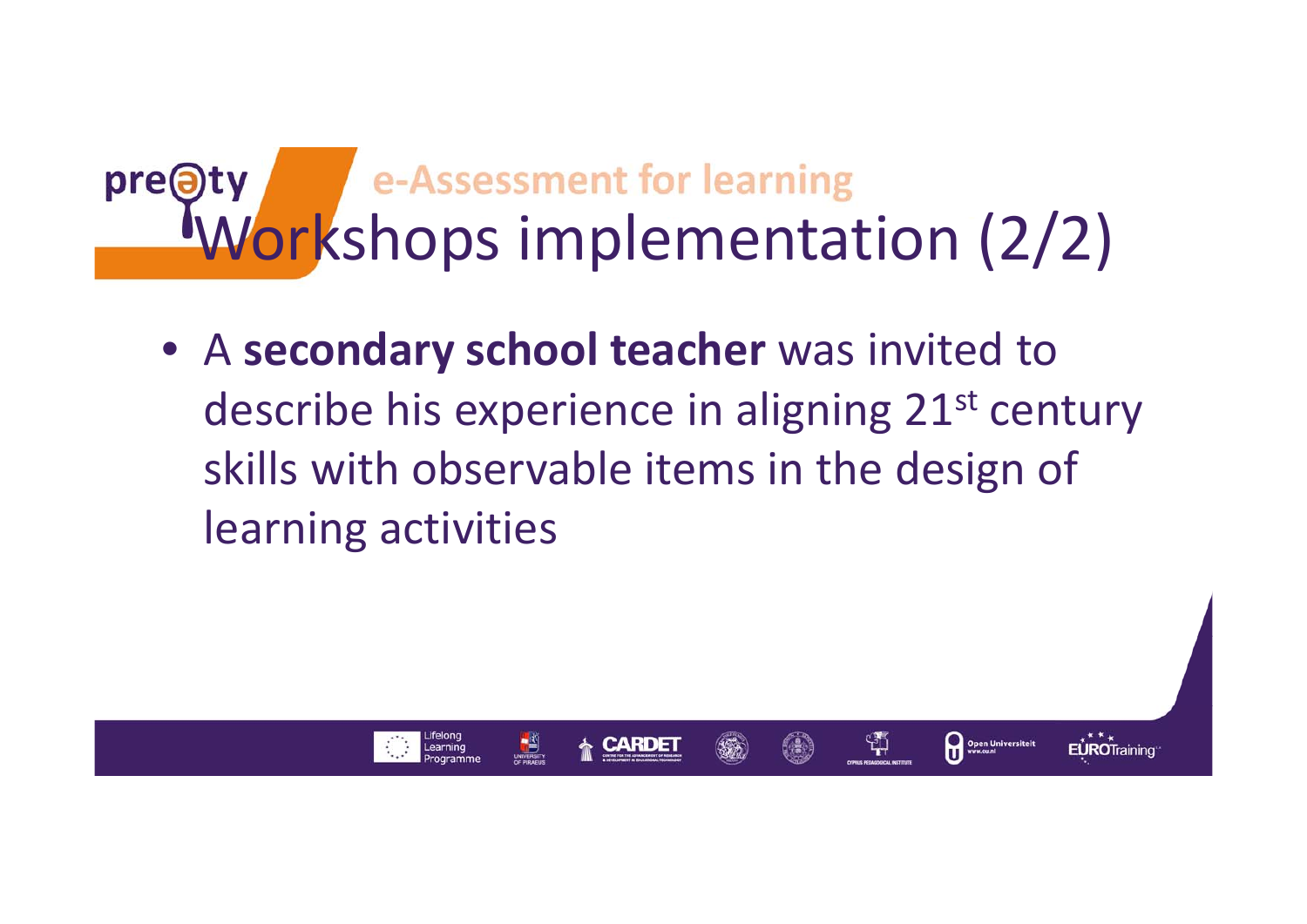

• What are the conditions and barriers experienced by teachers for implementing TEFA of 21st century skills in schools?

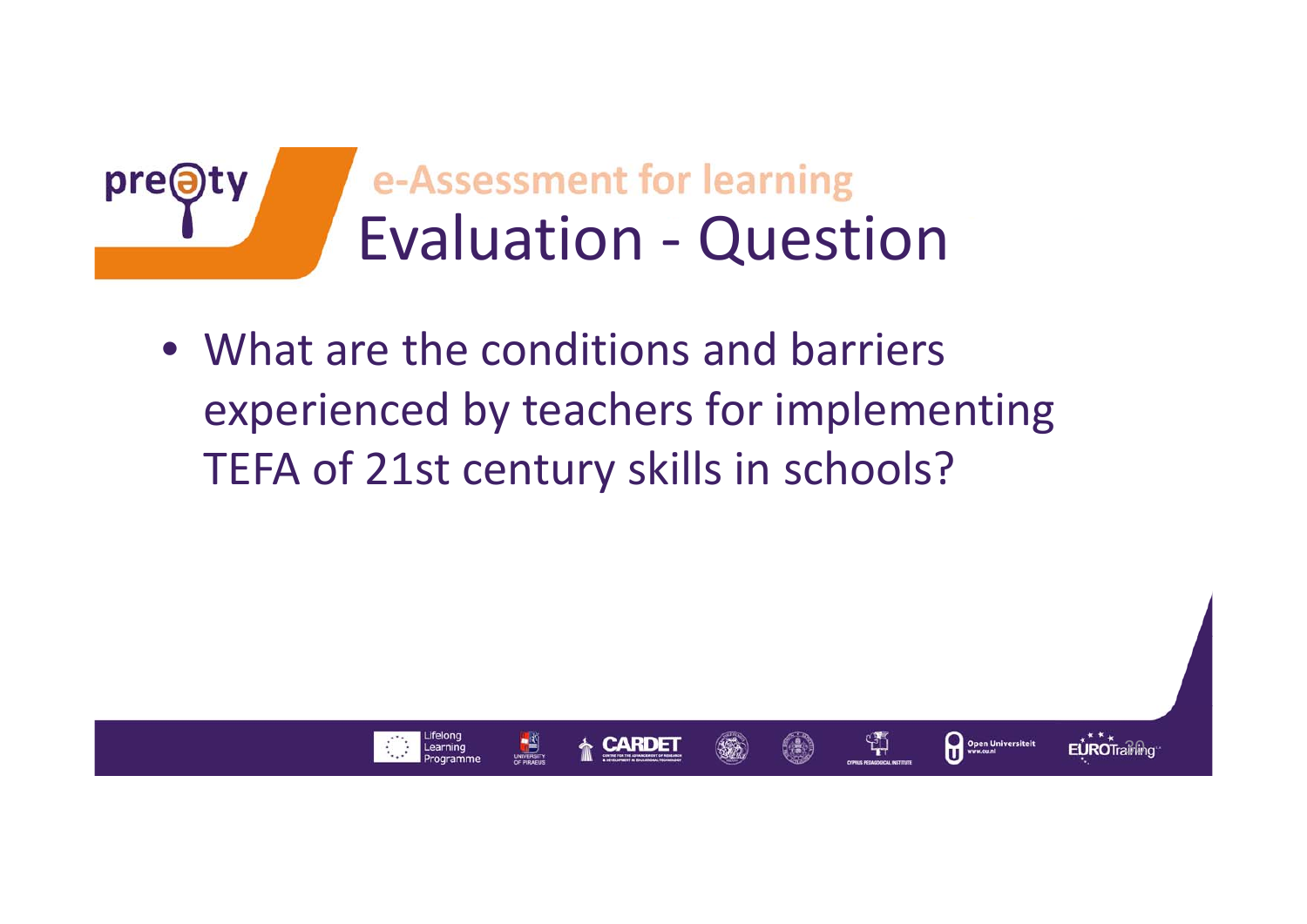

- Observations of f2f discussions
- Pre and post‐workshop questionnaires

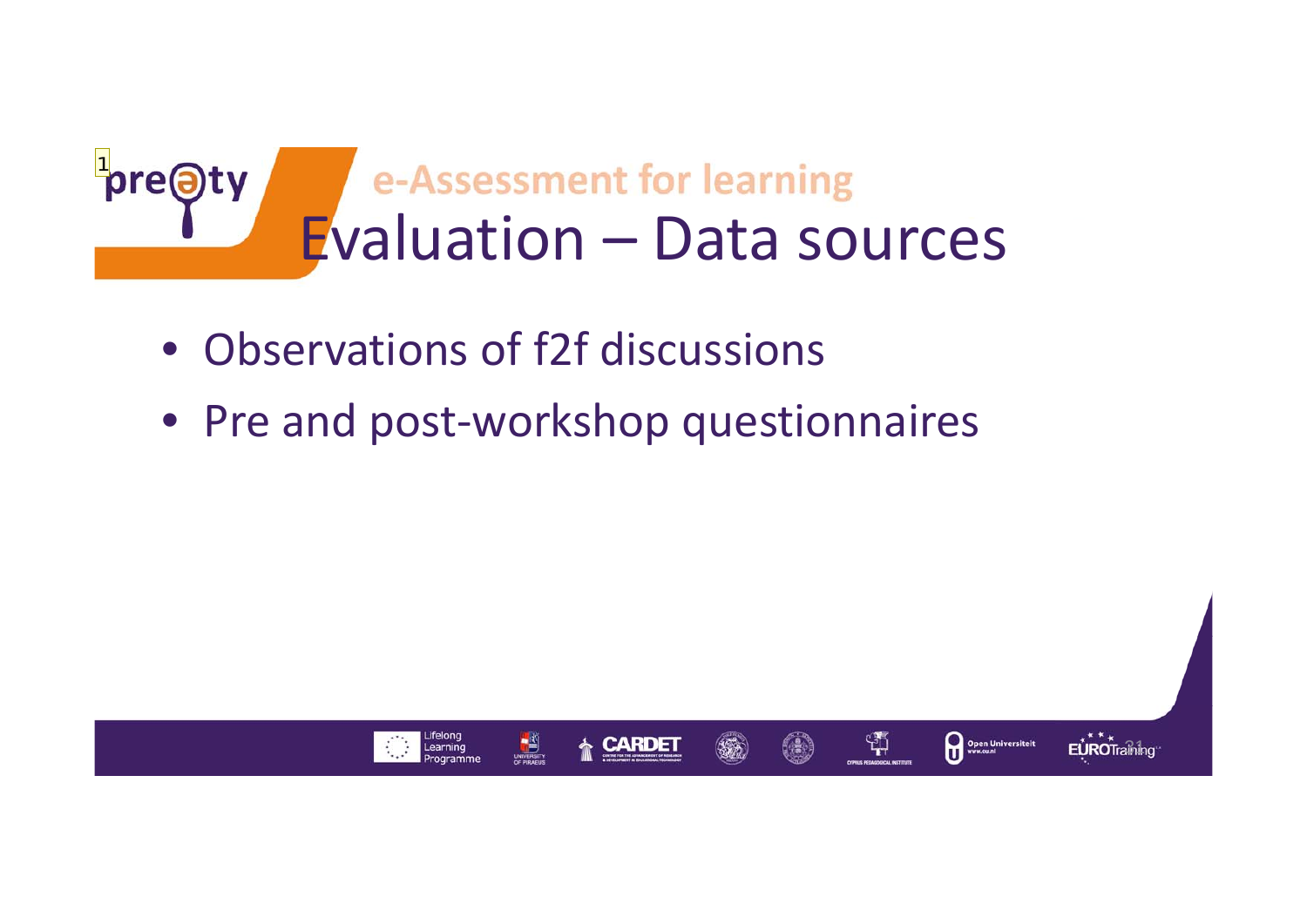**<sup>1</sup>**incorporaría alguna foto de los talleres (están en los informes del EREM) Sara L. Villagrá Sobrino; 12-5-2014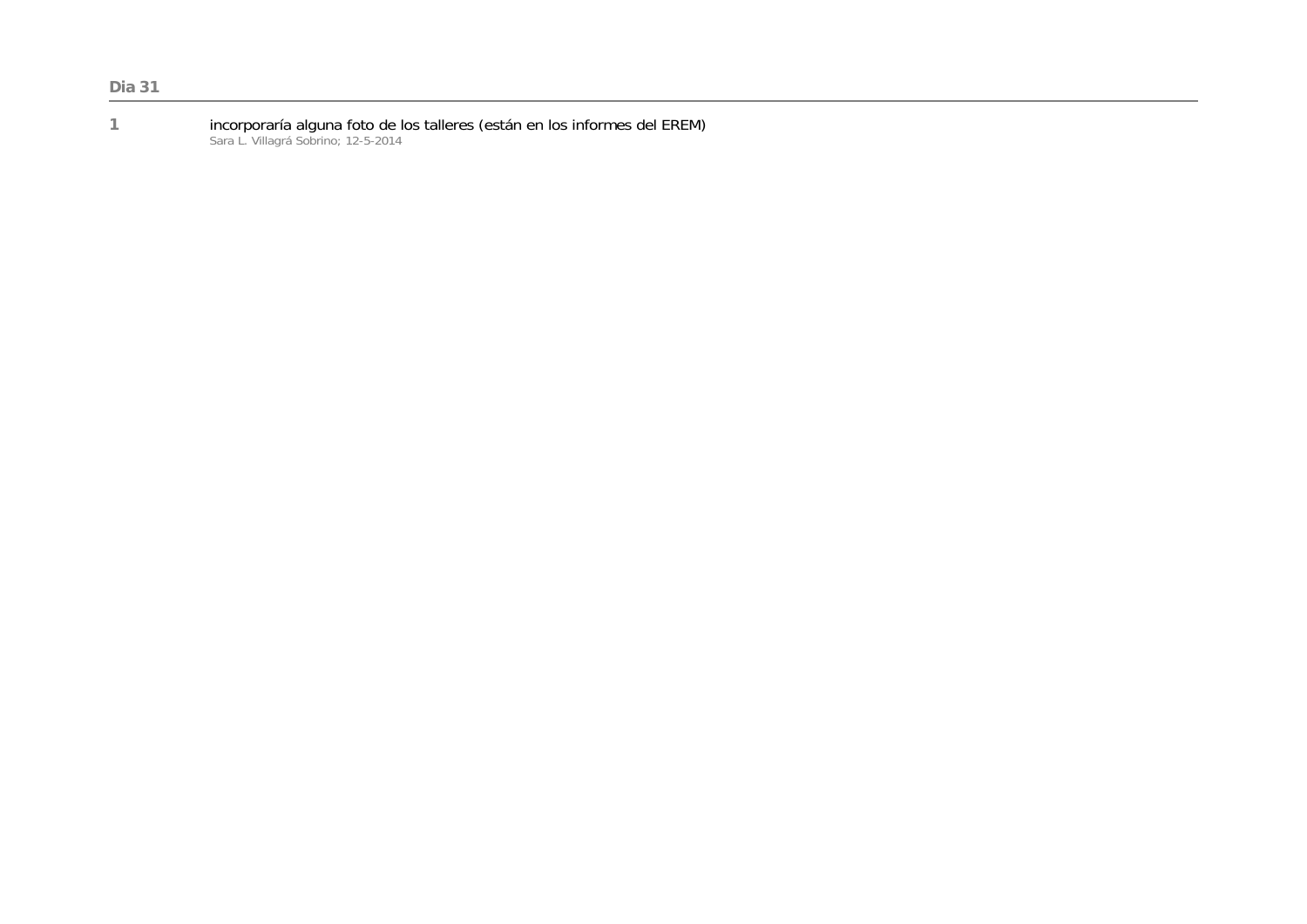

e-Assessment for learning First results

 $\bullet$  21st century skills:

Learning

- – Teachers identified the potential of the approach to measure **collaborative learning**
- but … they did not state anything about any other skill

**EUROTraining** 

쒂

Open Universiteit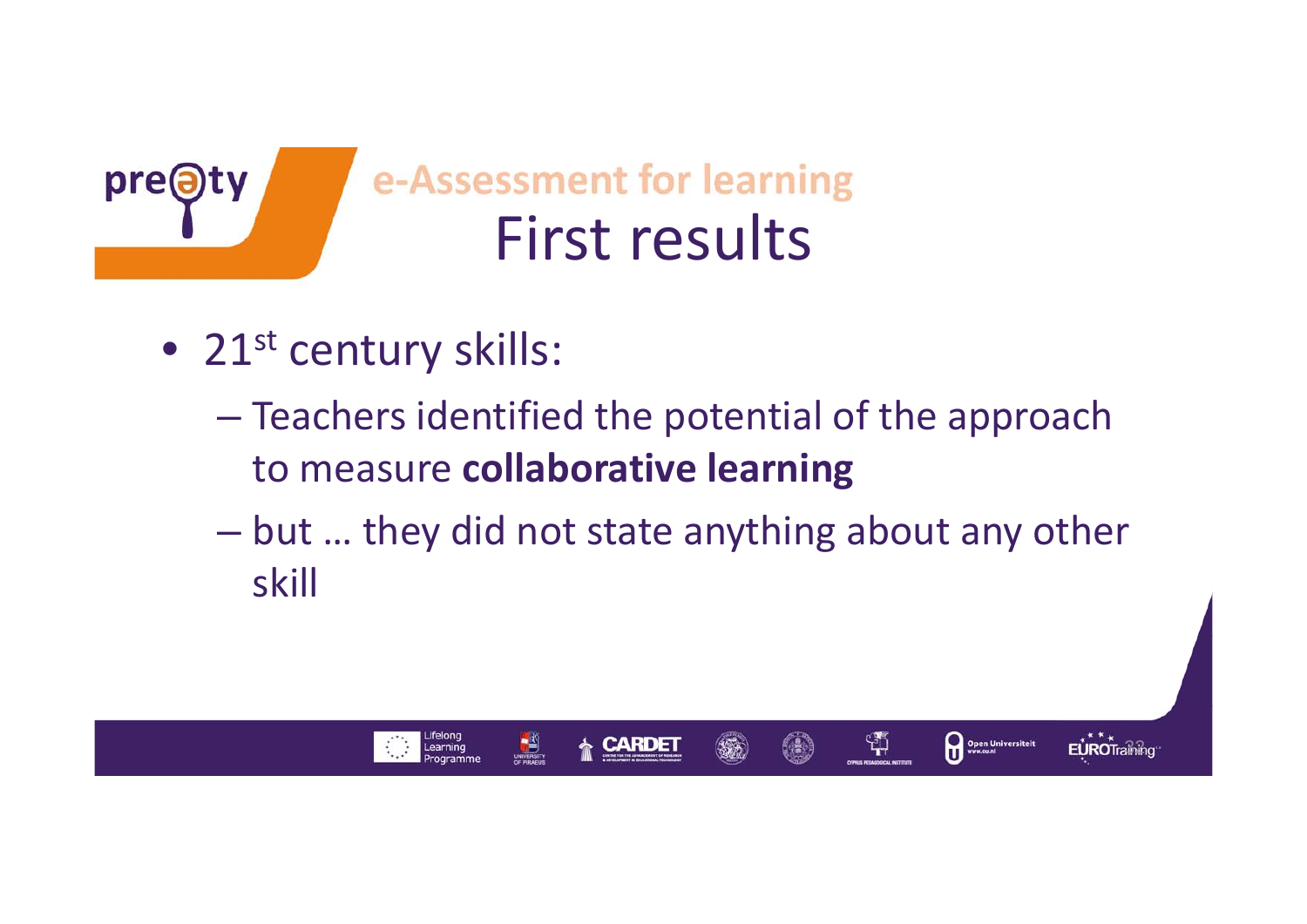

- Teachers assessed positively the **participation of the school teacher**
	- "*I appreciate that everything was based on the experience of <sup>a</sup> colleague that has already applied it*" [Final-Questionnaire-WS1].

쒀

Open Universiteit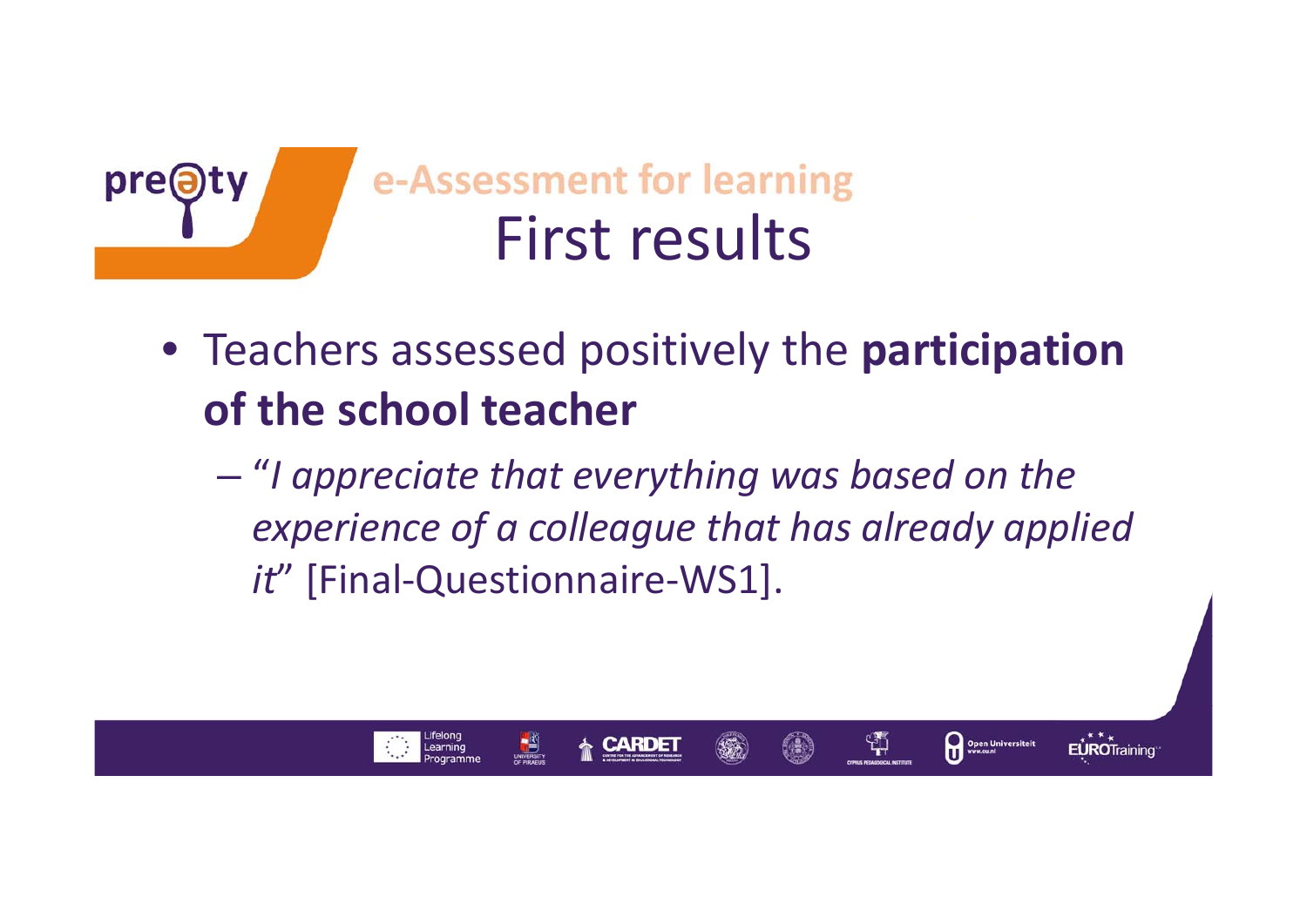

## e-Assessment for learning First results

• eAssessment tools (1/3)

Learning

- The teachers perceived the potential of the **tools** for **sharing and reuse:**
	- *"These instruments can be useful to share with other colleagues*"… but ... "*it is difficult to reach consensus about the indicators with the rest of the teachers*" [Discussion, Workshop 2]
	- "*It takes time to elaborate them, but it is worthy at mid‐ term. It can be applied in multiple occasions with slight modifications*" [Discussion, Workshop 2]

Open Universiteit

្សុ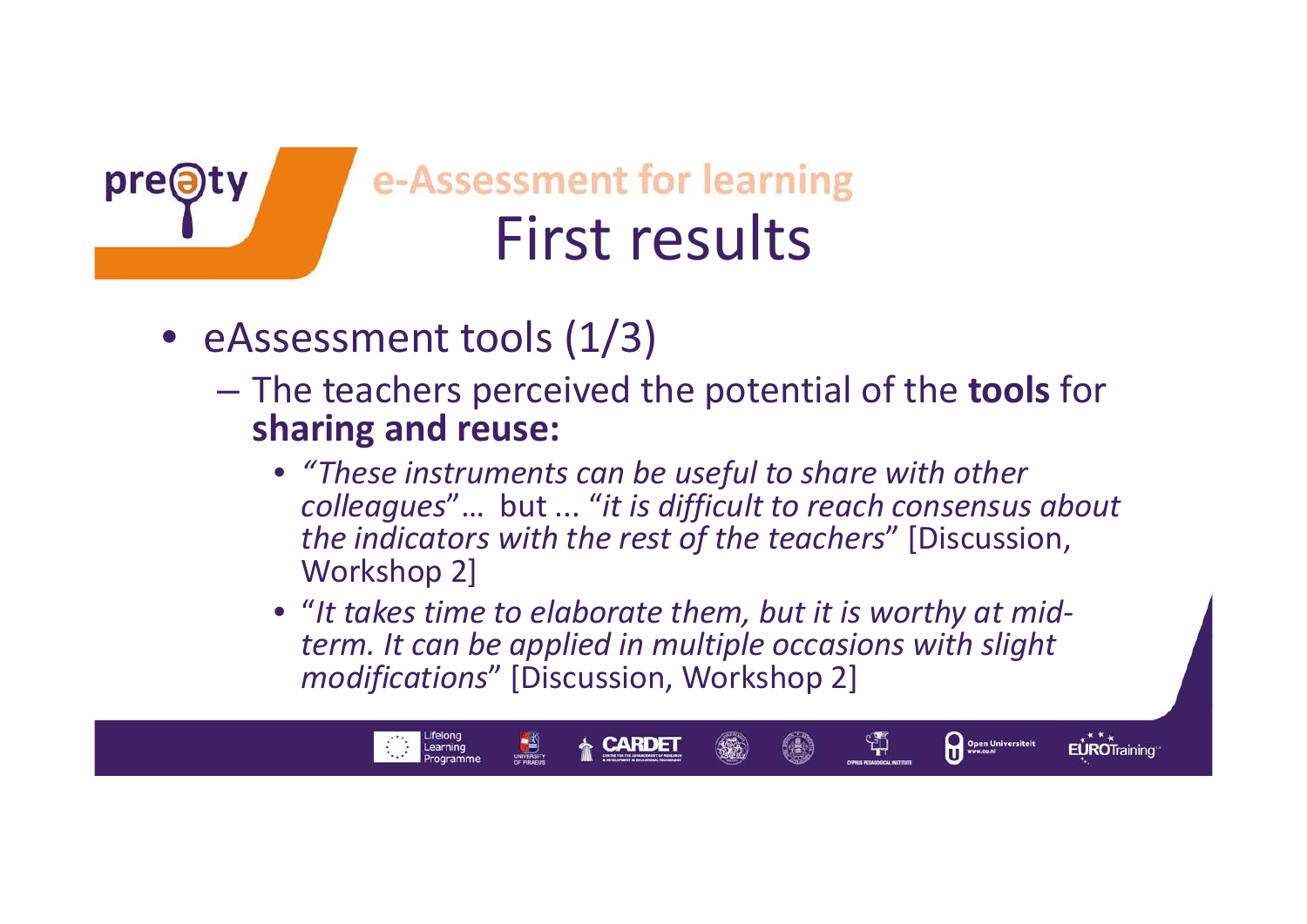

- eAssessment tools (2/3):
	- – $-$  Evalcomix complied with the selection criteria
	- – But it was not positively valued by the participants
		- Usability issues

Learning

- Use of concepts that were not familiar to teachers
- Its benefits are not evident when the learning is not mediated by ICT technologies

 $E$ **URO**Training

Open Universiteit

ង្ស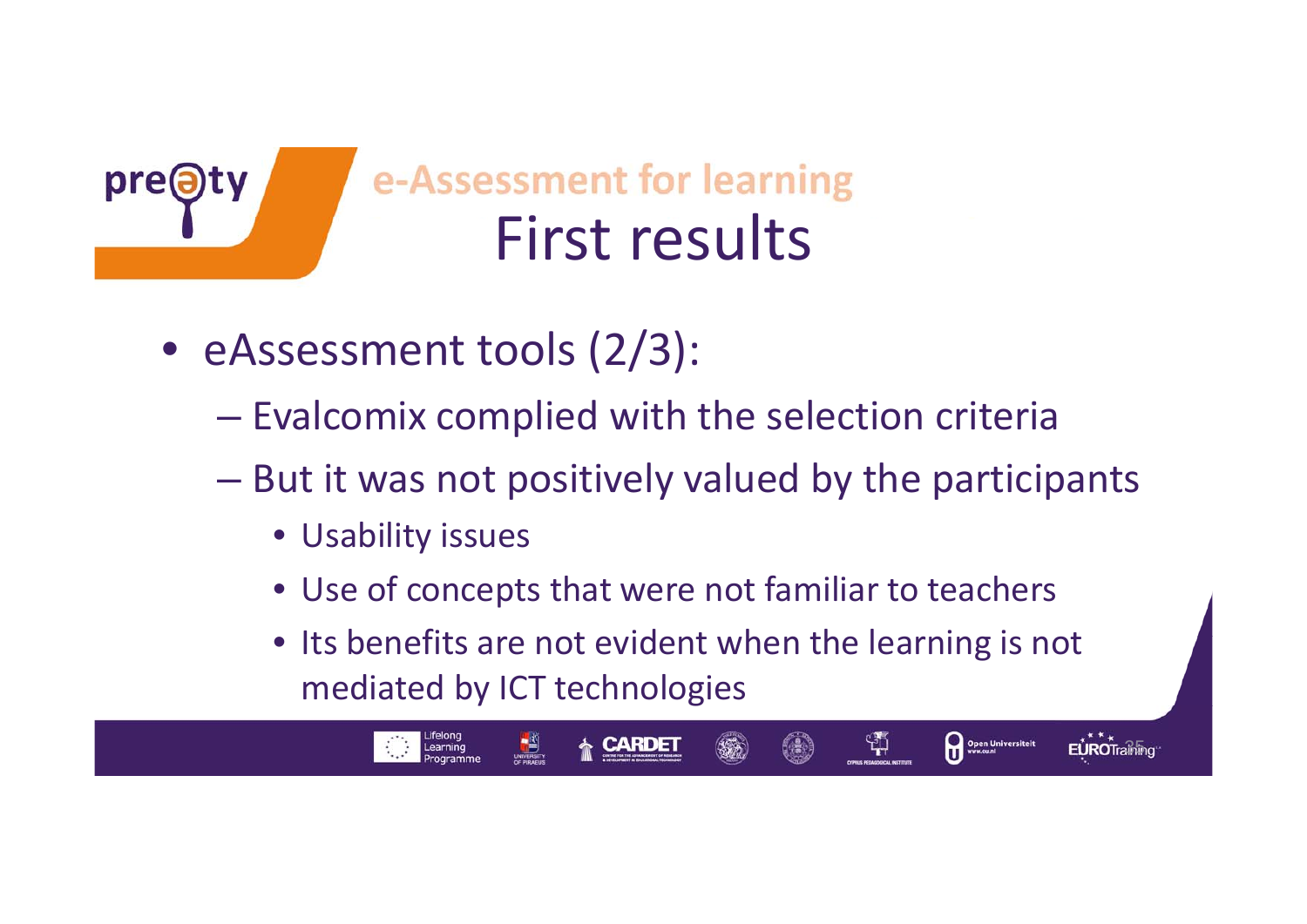

### e-Assessment for learning First results

• eAssessment tools (3/3)

Lifelong<br>Learning

– "*The product itself, Evalcomix, needs to be improved***.** *These improvements should be done in two directions: on the one hand, making all the system more intuitive, it should not require more than 10 minutes to learn; on the other hand, the labels should go hand in hand with the (educational) design, words like "attributes" are not in our teachers vocabulary*" [Final‐Questionnaire‐WS1].

Open Universiteit

ង្ស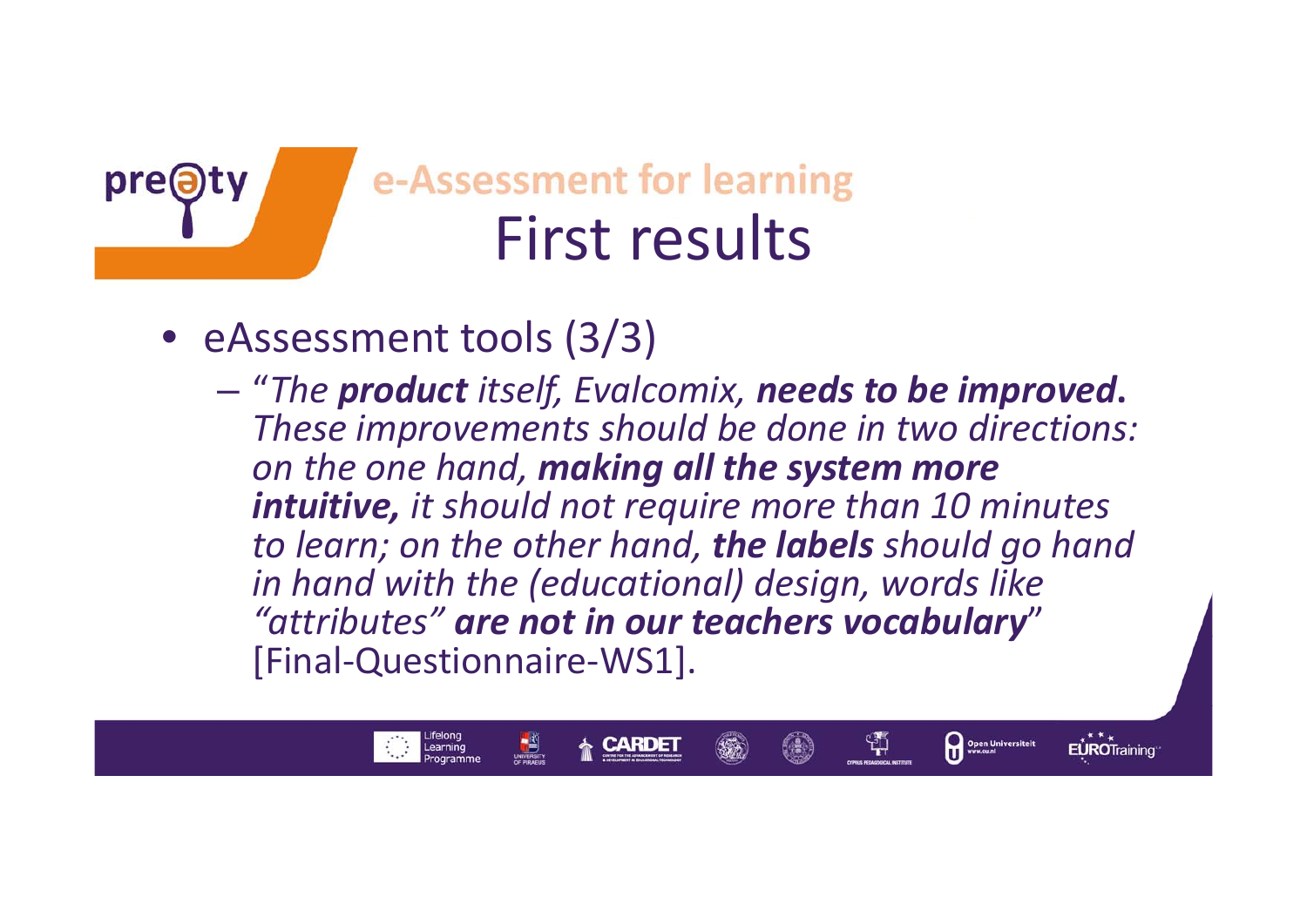

## e-Assessment for learning First results

- Main obstacles identified by the teachers:
	- "[The main problem is]...

Learning

- *… Internet access and the expertise on computer and technical issues*"
- •*… the lack of technological resources in the school, the fact that we sometimes do not know how to use them …* [Discussion, Workshop 2]
- "*The assessment instruments are too detailed for the application I foresee in the classroom*" [Diss‐Workshop 1];

Open Universiteit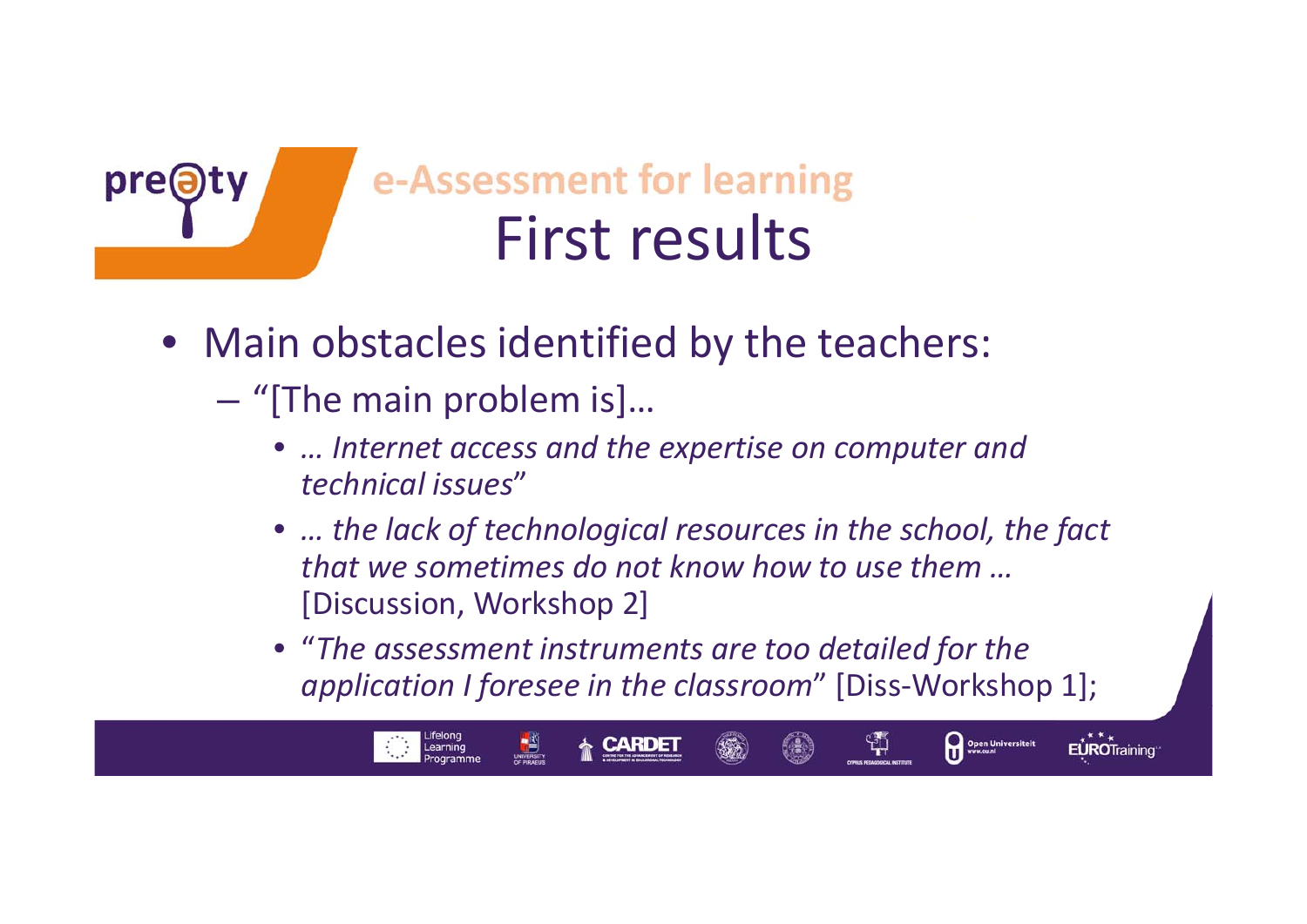### e-Assessment for learning<br>C's effecting implementation pre@ 8(Surrey & Ely, 2007)

- **1. Sense of urgency/dissatisfaction with status quo**: indeed, but seems externally motivated
- **2. Knowledge and skills existing**: doubt, especially ICT‐related

Open Universiteit

EUROTraining

ង្ស

- **3. Availability of resources**: not yet, e.g. ICT facilities are insufficient, guidelines for implementation absent/vague
- **4. Availability of time:** only one remark about saving by rearranging activities of teachers

Learning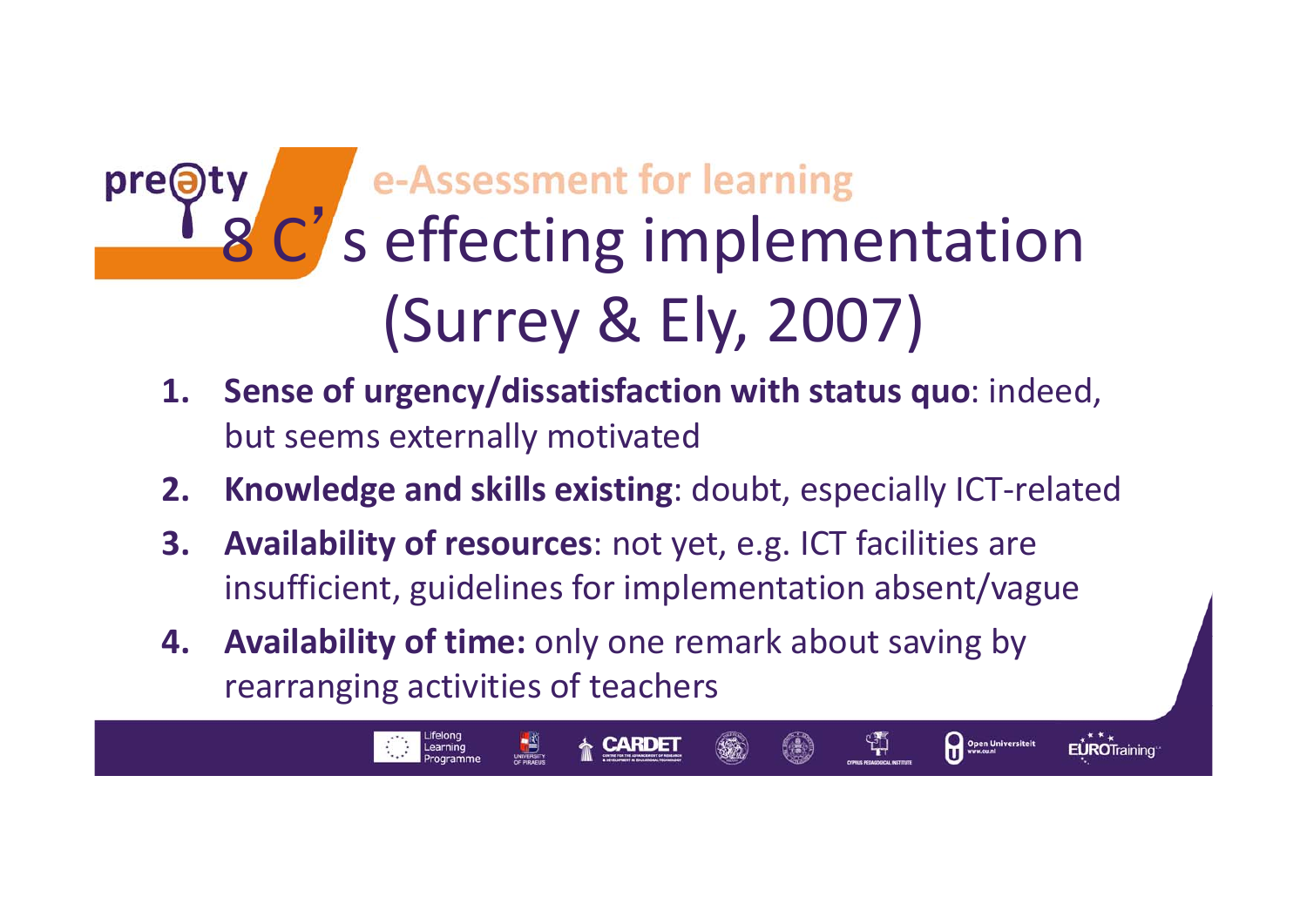## pre<sup>(a)</sup> 8 C's effecting implementation (Surrey & Ely, 2007)

- **5. Rewards or incentives:** only intrinsic, when students improve, no other incentives mentioned
- **6. Participation:** not all stakeholders, e.g. policy at national level, policy at school level unclear, only some teachers in individual initiatives
- **7. Commitment:** teachers seem committed (see advantages), but are struggling

Open Universiteit

ង្ស

EUROTraining

**8. Leadership:** objectives not clear, low support at different hierarchical levels

Learning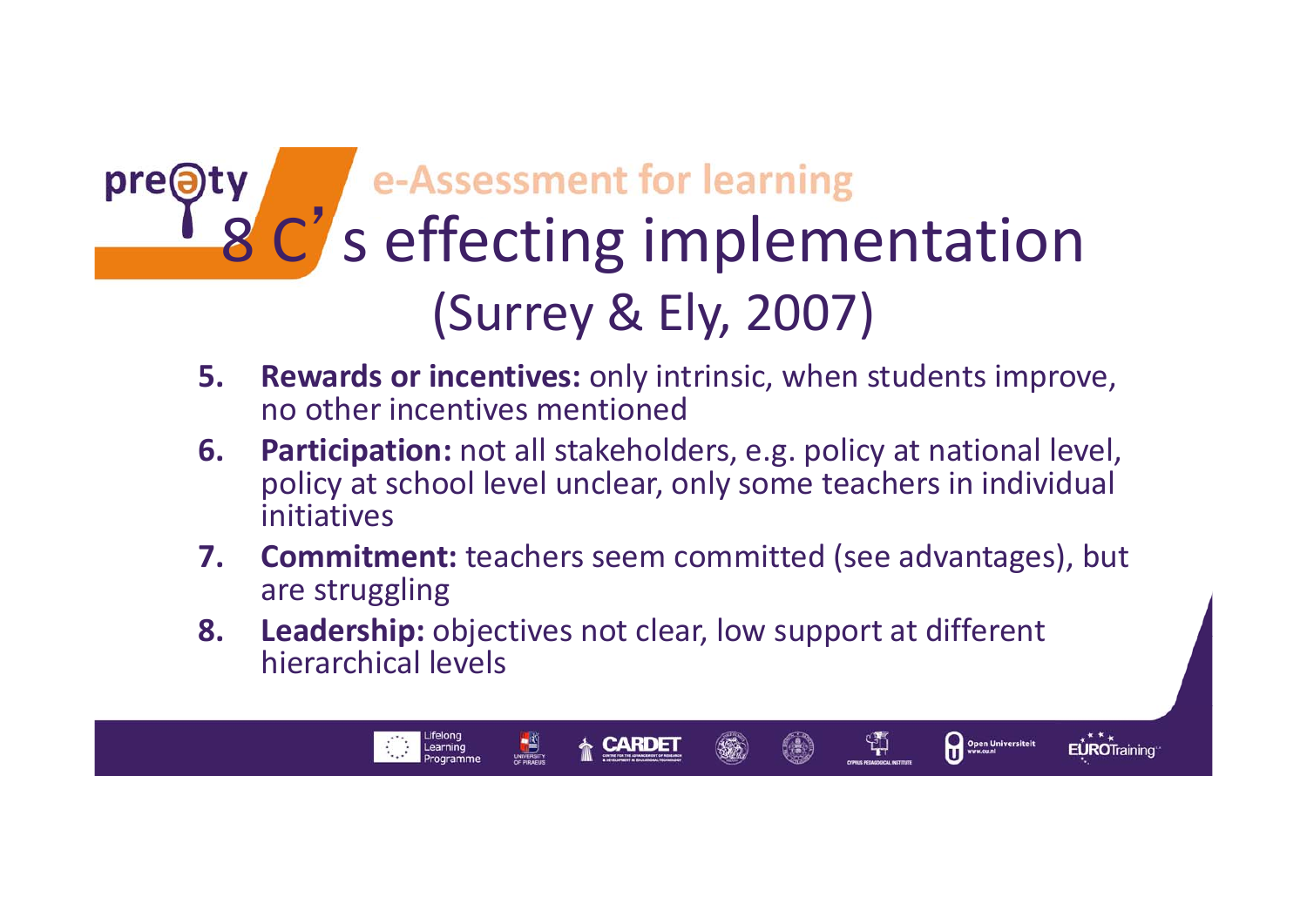### e-Assessment for learning Bridging'implementation gaps'

http://blogs

pre@ty

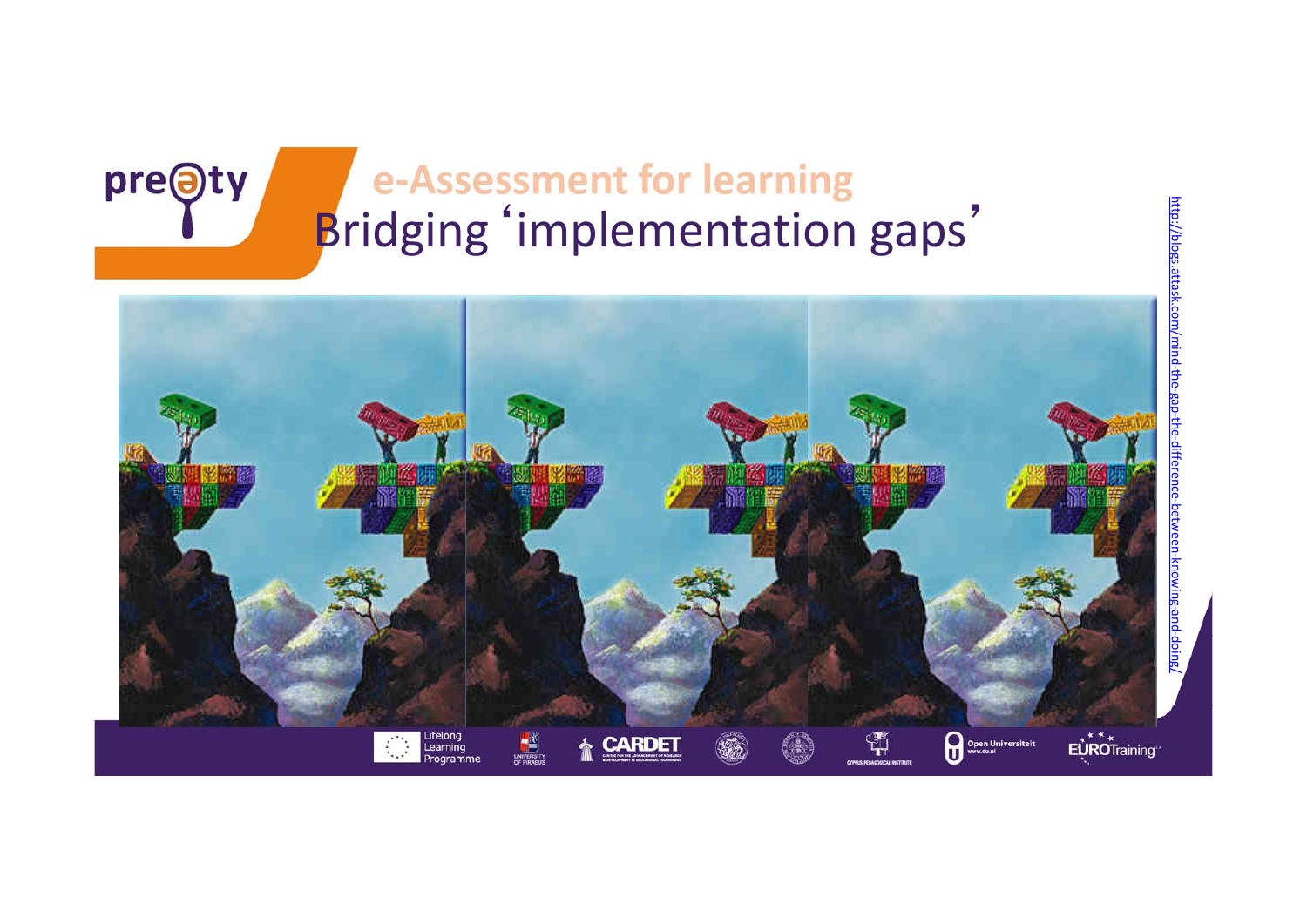#### e-Assessment for learning pre@t Conclusions for PREATY approach

- Fostering <sup>a</sup> change in the mentality of teachers by exchanging experiences and 'joint venture‐ approach' in workshops/community
- Offer usable tools to start with on <sup>a</sup> small scale in small projects and activities
- Offering examples of implementations and stories of teachers (connecting to teachers' practices, facilitate reflection on own practice)

EUROTraining

Open Universiteit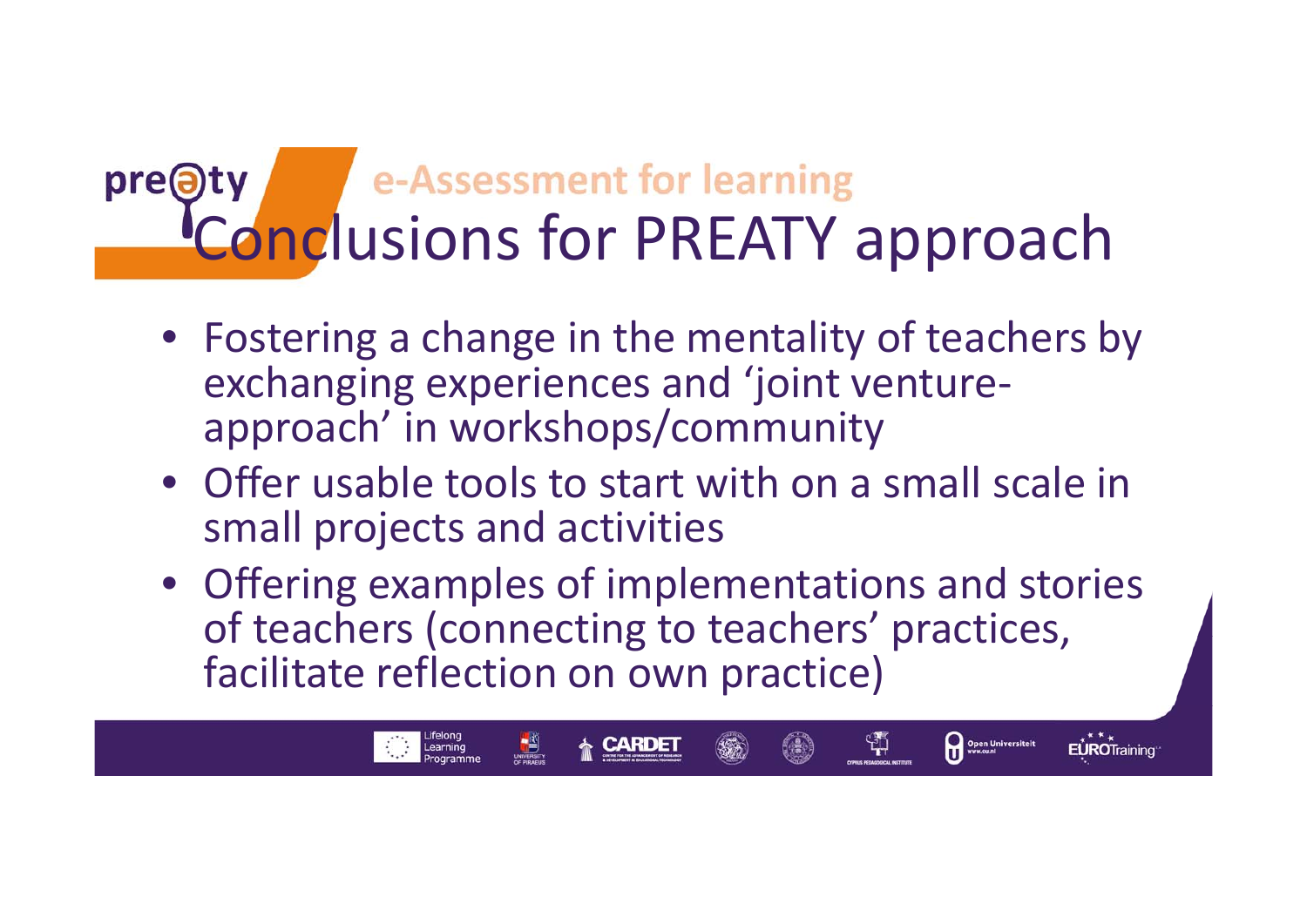

• www.preaty.org (project website)

pre<sup>O</sup>

- www.facebook.com/PREATYassessment (community)
- http://tefa21stcenturyskills.blogspot.nl (info about our workshop at CAA)

 $\frac{1}{2}$ 

Learning

쒂

Open Universiteit